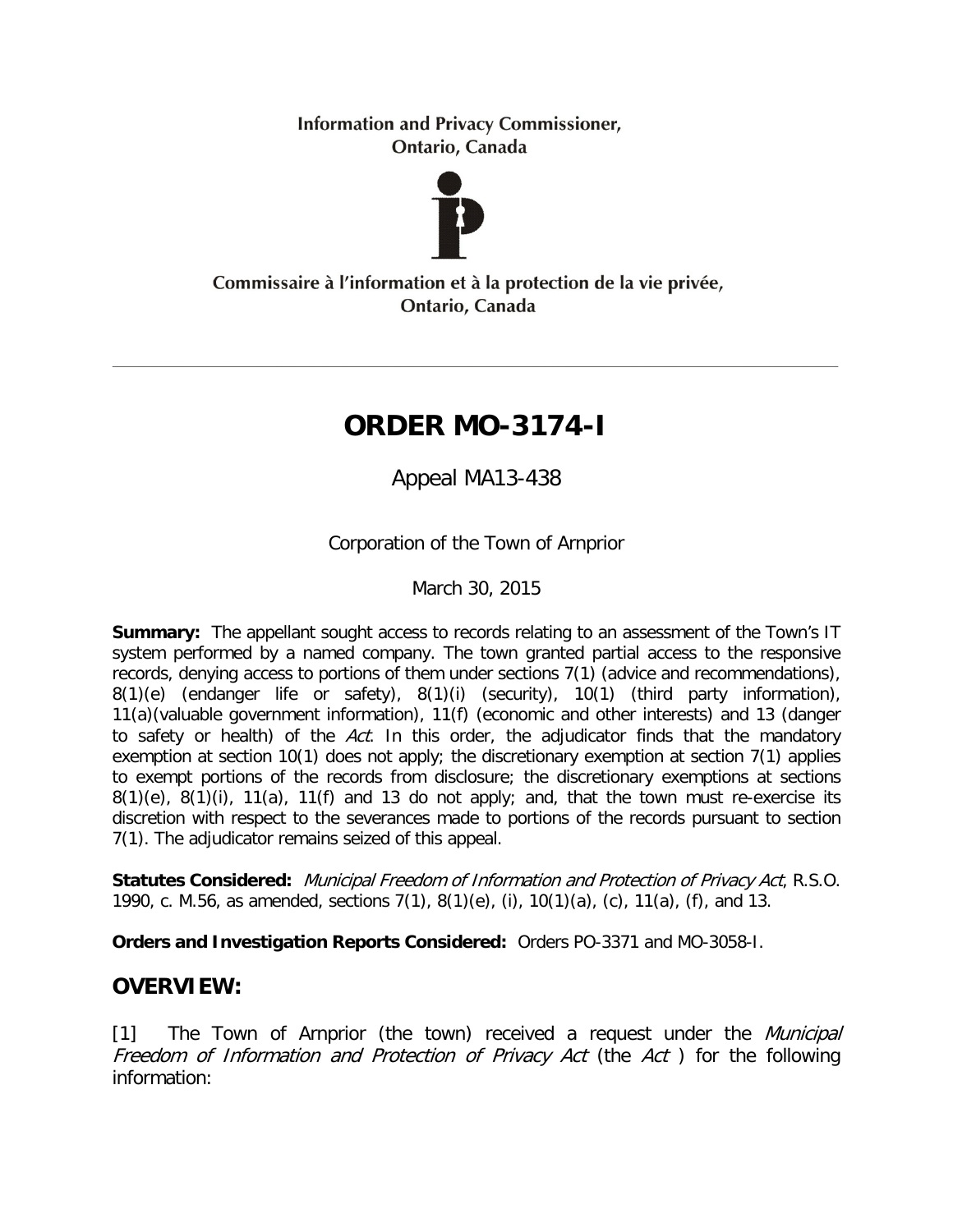Copies of all records, studies, analysis, memoranda, communications relating to recent [Information Technology] IT assessment/gap analysis by [named company]:

- 1) Network audit and configuration analysis/review completed by [named company] for the CAO of the Town of Arnprior;
- 2) The Peer Review of the above review/gap analysis completed by the third party from Queen's University in Kingston, Ontario;
- 3) The Request for Proposal, engagement letter or contract, including the statement of work indicating the study methodologies to be utilized in conducted the IT services/review/gap analysis;
- 4) Most recent IT operations and capital budget plan for the town.

[2] The town issued a decision letter granting access to two responsive records subject to the payment of a fee which was outlined in a fee estimate. The town advised that access to the remainder of the responsive records was denied under the exemptions at sections 7(1) (advice and recommendations), 8(1)(e) (endanger life or safety), 8(1)(i) (security), 10(1)(a) (third party information), 11(a)(valuable government information), 11(f) (economic and other interests) and 13 (danger to safety of health) of the Act.

[3] The requester, now the appellant, appealed the town's decision to deny access to the records and portions of records that were withheld.

[4] During mediation, the town explained how the records relate to the four requested items. It explained that records 1, 2, and 3 consist of the proposal and other documents prepared by the company named in the request and relate to Item 1; record 5 which is a third party's review of the proposals, relates to Item 2; there are no responsive records to Item 3; and, record 7, which is a review of the proposals, relates to Item 4. The town also explained that record 4, a proposal submitted by a company other than the one named in the request, was not specifically sought, but was included as responsive as it is referred to in record 5. The town states that it agreed to include record 4 in the scope of the appeal at the request of the appellant. The town did not identify any record as record 6.

[5] At the conclusion of mediation, the following had been established:

• The appellant wishes to pursue access to records 2, 4, and 5, in their entirety. The town maintains its position that the exemptions at sections  $7(1)$ ,  $8(1)(e)$ , (i),  $10(1)(a)$ ,  $11(a)$ , (f), and 13 of the Act apply to exempt the information contained in these records from disclosure.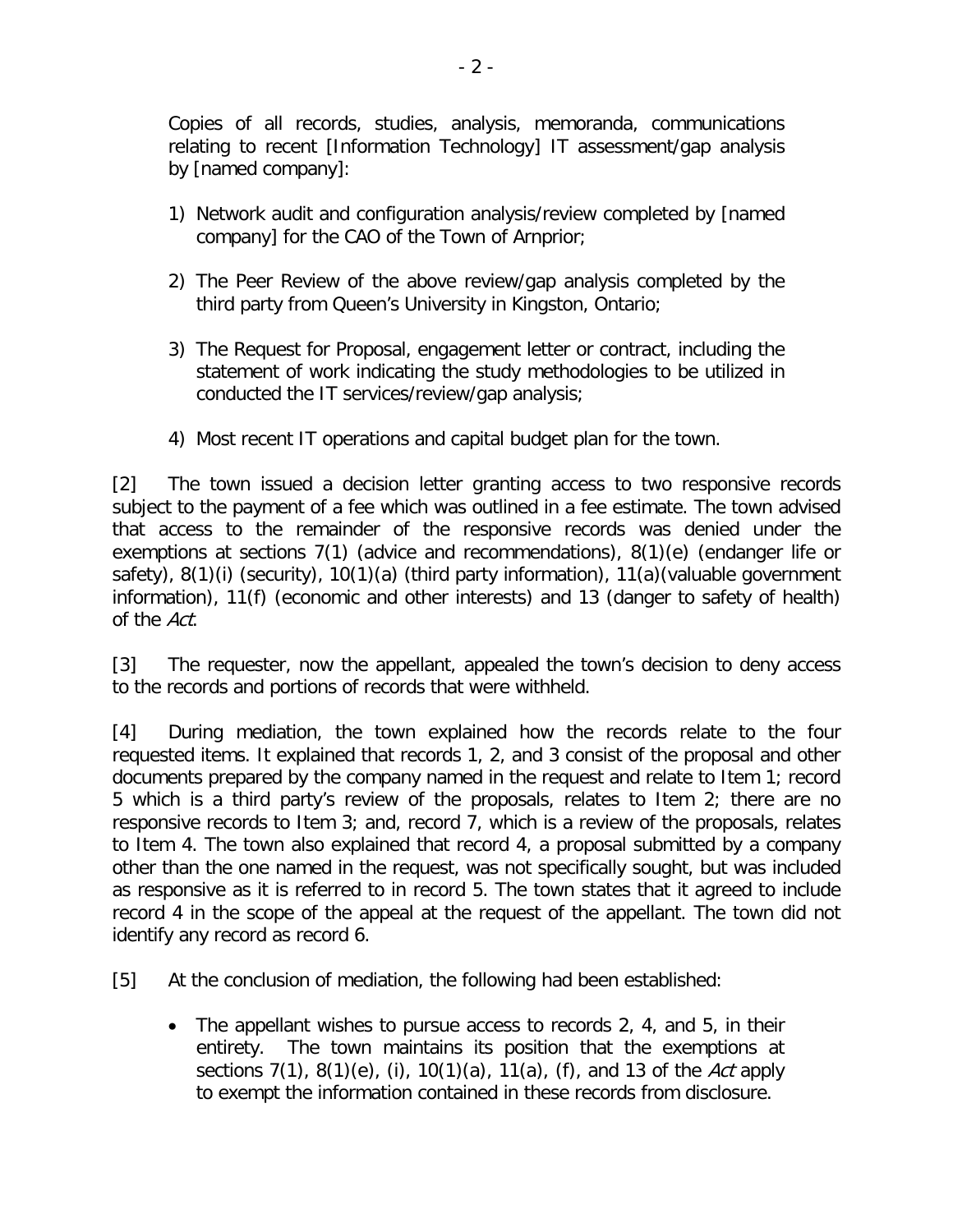- The appellant confirmed that he does not wish to pursue access to record 3.
- There are three parties who have might have an interest in the information at issue and who were not notified by the town: (1) the company named in the request that prepared records 1, 2 and 3, (2) the company that prepared record 4, and (3) a third party individual who prepared record 5, which is a review of the proposals submitted by the two companies. These affected parties were notified of the appeal during mediation. At that time, both companies objected to the disclosure of all of the information that relates to them, while the third party individual did not respond to the mediator's attempt to obtain their views on disclosure. The mandatory exemption at section 10(1) was added as an issue on appeal.
- With respect to record 1, which is the proposal submitted by the company named in the request, the town advised that on further review it was prepared to grant partial access to it. The appellant confirmed that he wishes to receive access to this document, but that he is not pursuing access to any of the portions that have been severed by the town.

[6] As a mediated resolution could not be reached, the file was transferred to the adjudication stage of the appeal process where an adjudicator conducts an inquiry. I began my inquiry into this appeal by sending a copy of a Notice of Inquiry, setting out the facts and issues on appeal, to the town as well as to the three parties who might have an interest in this appeal.

[7] The town and the company that prepared record 4 (the affected party) provided representations. The company named in the request that prepared records 1, 2 and 3, contacted this office and advised that it no longer objects to the disclosure of any of its information. The third party individual who prepared portions of record 5 did not respond to the Notice of Inquiry.

[8] As the company named in the request no longer objects to the disclosure of any its information and, for record 1, the appellant does not seek access to the information that the town claims is exempt, record 1 is no longer at issue. Accordingly, I will order it disclosed to the appellant, as previously severed by the town. Additionally, the application of section 10(1) to record 2, a record prepared by the company named in the request, is also no longer at issue. However, the application of the exemptions claimed by the town to record 2 remains at issue, and will be determined by this order.

[9] The town's representations, as well as a summary of those prepared by the affected party, were shared with the appellant in accordance with this office's *Practice*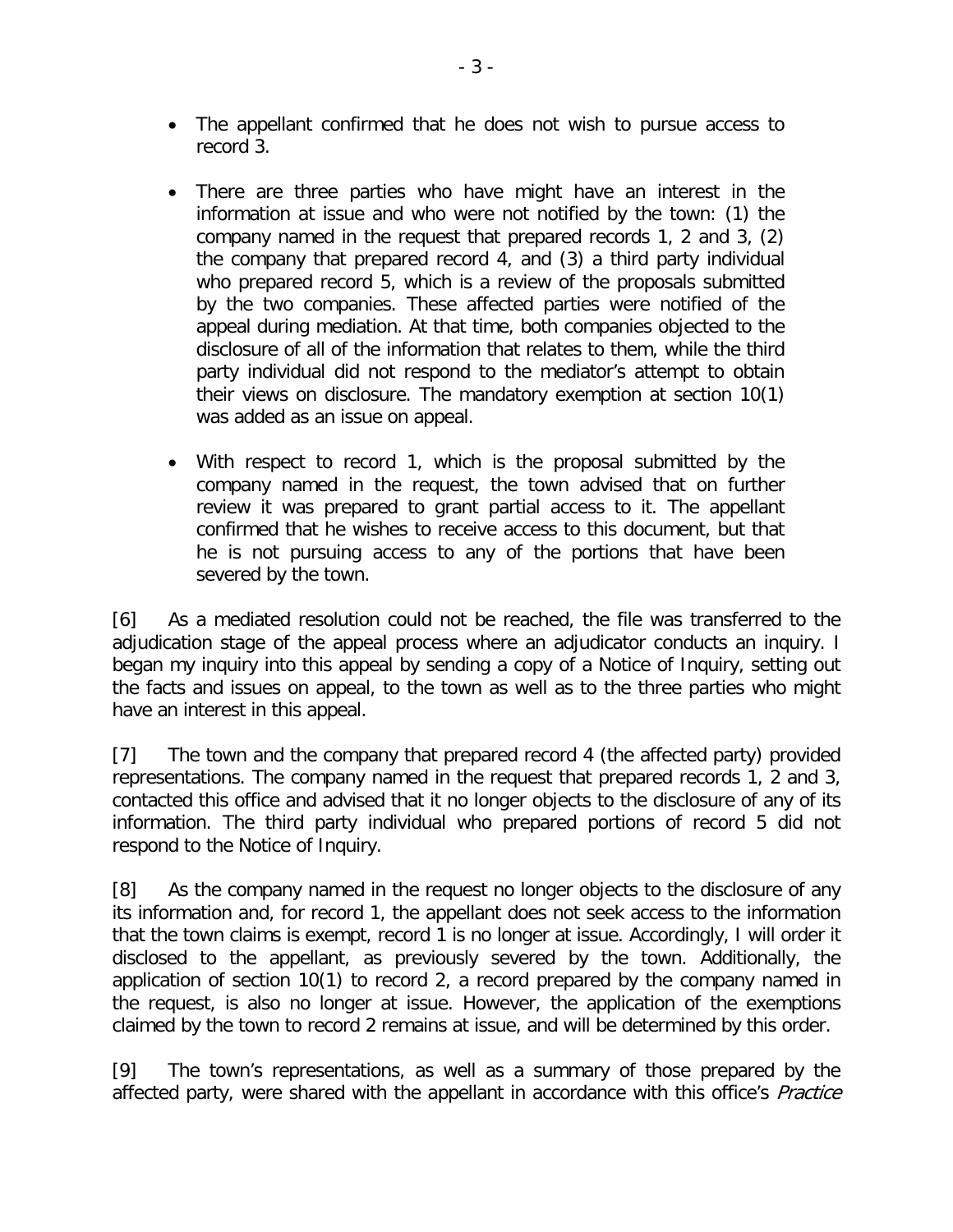Direction 7. The appellant provided representations in response. As the appellant's representations raised issues which I believed that the town and the affected party should be given an opportunity to reply to, I provided them with an opportunity to do so. The town provided representations in reply, while the affected party did not.

[10] In this order, I make the following findings:

- The mandatory exemption at section 10(1) does not apply;
- the discretionary exemption at section 7(1) applies to exempt some of the information in the records from disclosure;
- the discretionary exemptions at sections  $8(1)(e)$  and (i) do not apply;
- the discretionary exemptions at sections 11(a) and (f) do not apply;
- the discretionary exemption at section 13 does not apply; and,
- the town must re-exercise its discretion with respect to the severances made to portions of records 2 and 5 pursuant to section 7(1).

### **RECORDS:**

[11] The records and respective issues that remain at issue in this appeal can be summarized as follows:

[12] Record 2: Network Audit and Reconfiguration [prepared by the company named in the request] – access has been denied in its entirety pursuant to the exemptions at sections  $7(1)$ ,  $8(1)(e)$ , (i),  $11(a)$ , (f), and 13 of the Act.

[13] Record 4: Proposal dated May 24, 2013 [prepared by the affected party who provided representations] – access has been denied in its entirety pursuant to the exemptions at sections  $7(1)$ ,  $8(1)(e)$ ,  $(i)$ ,  $11(a)$ ,  $(f)$ , and 13 of the Act. As the affected party claims that this record might contain its commercial information, the mandatory exemption at section 10(1) of the Act is also at issue for this record, in its entirety.

[14] Record 5: Peer Review [review of the proposals in records 1 and 4 by a third party] – access denied in its entirety pursuant to the exemptions at sections 7(1),  $8(1)(e)$ , (i),  $11(a)$ , (f), and 13 of the Act. As the affected party claims that this record might contain its commercial information, the mandatory exemption at section 10(1) of the Act is also at issue for this record, in its entirety.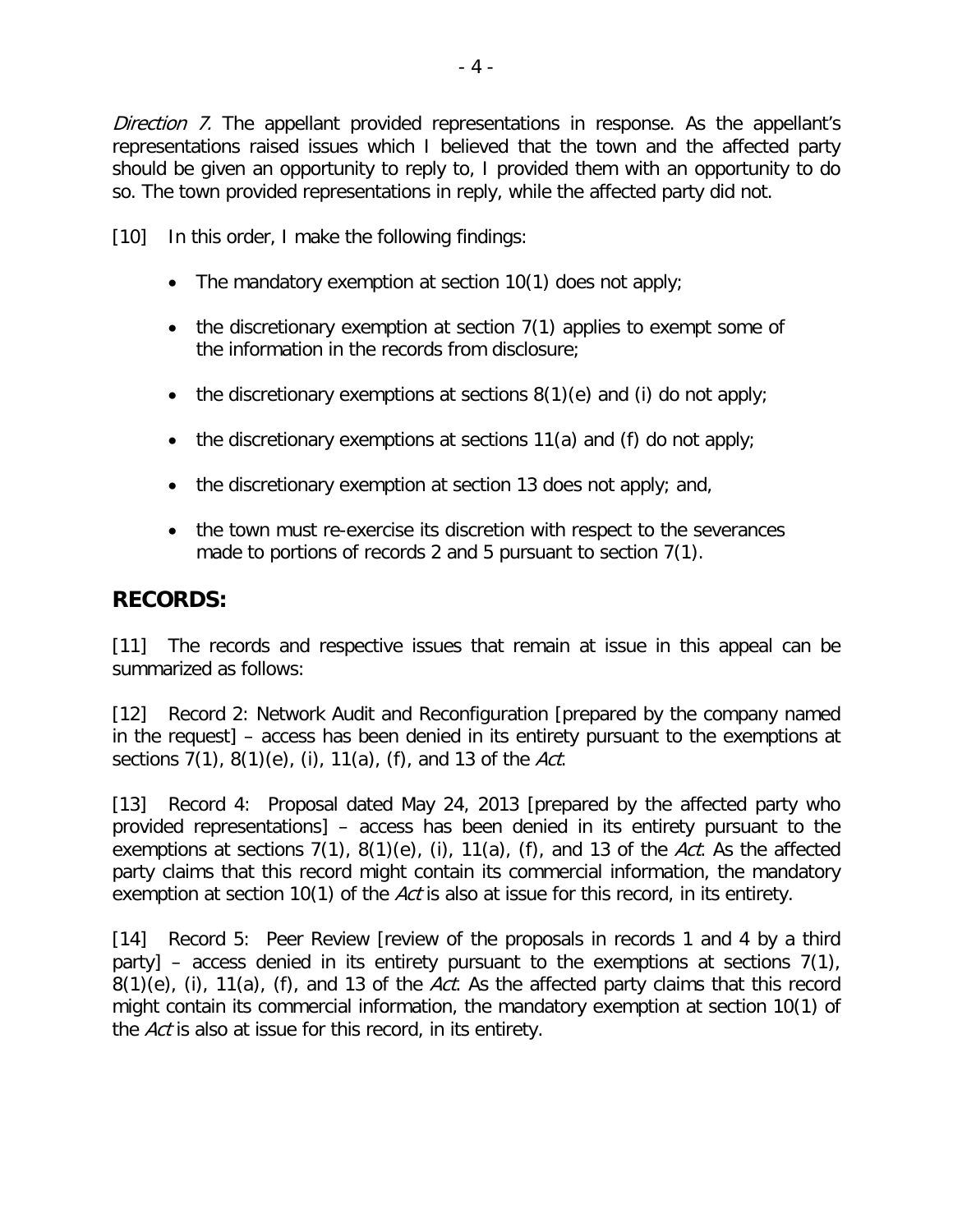# **ISSUES:**

- A. Does the mandatory exemption at section 10(1) apply to the records?
- B. Does the discretionary exemption at section 7(1) apply to the records?
- C. Do the discretionary exemptions at sections 8(1)(e) and/or (i) apply to the records?
- D. Do the discretionary exemptions at sections 11(a) and/or (f) apply to the records?
- E. Does the discretionary exemption at section 13 apply to the records?
- F. Did the institution exercise its discretion under sections 7(1)? If so, should this office uphold the exercise of discretion?

# **DISCUSSION:**

#### **A. Does the mandatory exemption at section 10(1) apply to the records?**

[15] The affected party claims that all of the information that it provided to the town is its commercial information and is exempt under the mandatory exemption at section 10(1) of the Act. Accordingly, it must be determined whether section 10(1) applies to record 4, the affected party's proposal. Additionally, because record 5, the review of the two proposals by a third party individual, contains information taken from record 4, I must also determine whether section 10(1) applies to that record, or portions of it.

[16] The relevant portions of section 10(1) state:

A head shall refuse to disclose a record that reveals a trade secret or scientific, technical, commercial, financial or labour relations information, supplied in confidence implicitly or explicitly, if the disclosure could reasonably be expected to,

- (a) prejudice significantly the competitive position or interfere significantly with the contractual or other negotiations of a person, group of persons, or organization;
- (b) result in similar information no longer being supplied to the institution where it is in the public interest that similar information continue to be so supplied;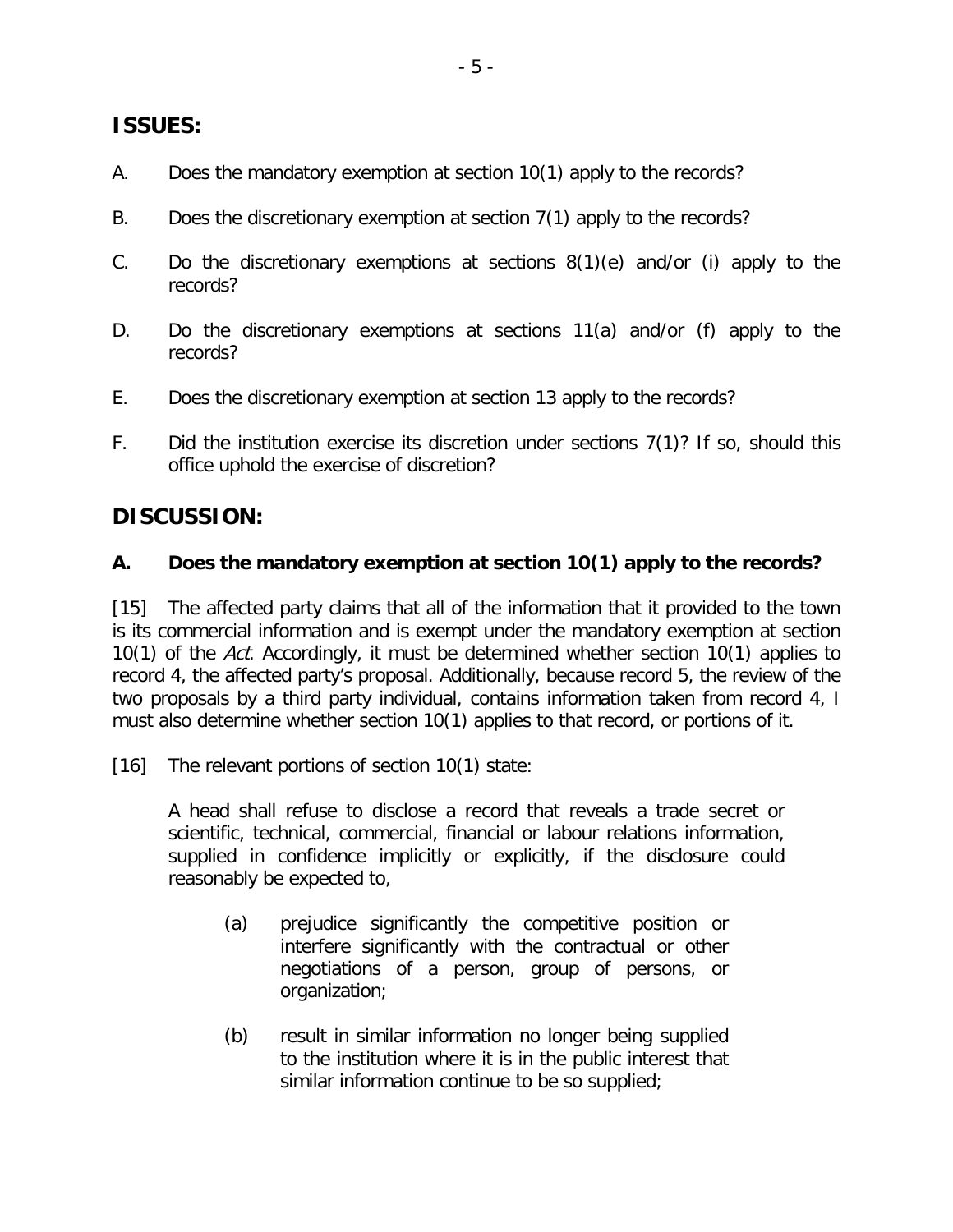- (c) result in undue loss or gain to any person, group, committee or financial institution or agency; or
- (d) reveal information supplied to or the report of a conciliation officer, mediator, labour relations officer or other person appointed to resolve a labour relations dispute.

[17] Section 10(1) is designed to protect the confidential "informational assets" of businesses or other organizations that provide information to government institutions.<sup>[1](#page-5-0)</sup> Although one of the central purposes of the Act is to shed light on the operations of government, section 10(1) serves to limit disclosure of confidential information of third parties that could be exploited by a competitor in the marketplace.<sup>[2](#page-5-1)</sup>

[18] For section 10(1) to apply, the institution and/or the third party must satisfy each part of the following three-part test:

- 1. the record must reveal information that is a trade secret or scientific, technical, commercial, financial or labour relations information; and
- 2. the information must have been supplied to the institution in confidence, either implicitly or explicitly; and
- 3. the prospect of disclosure of the record must give rise to a reasonable expectation that one of the harms specified in paragraph (a), (b), (c) and/or (d) of section 10(1) will occur.

# **Representations**

 $\overline{a}$ 

[19] As described above, the affected party objects to the disclosure of all of its information. Record 4 consists of its proposal prepared in response to a Request for Proposal (RFP) issued by the town. Record 4 has been withheld in its entirety. Record 5 is an email, portions of which might contain or reveal information taken from the affected party's proposal.

[20] The affected party's representations are brief. It first points to the confidentiality statement found on the first page of its proposal (record 4) which stipulates that the information contained within it is confidential and only intended for use by the town in the evaluation of the company as a potential vendor. It then submits that its information amounts to "intellectual information…used to design a configuration to

<span id="page-5-0"></span><sup>&</sup>lt;sup>1</sup> Boeing Co. v. Ontario (Ministry of Economic Development and Trade), [2005] O.J. No. 2851 (Div. Ct.)], leave to appeal dismissed, Doc. M32858 (C.A.).

<span id="page-5-1"></span><sup>2</sup> Orders PO-1805, PO-2018, PO-2184 and MO-1706.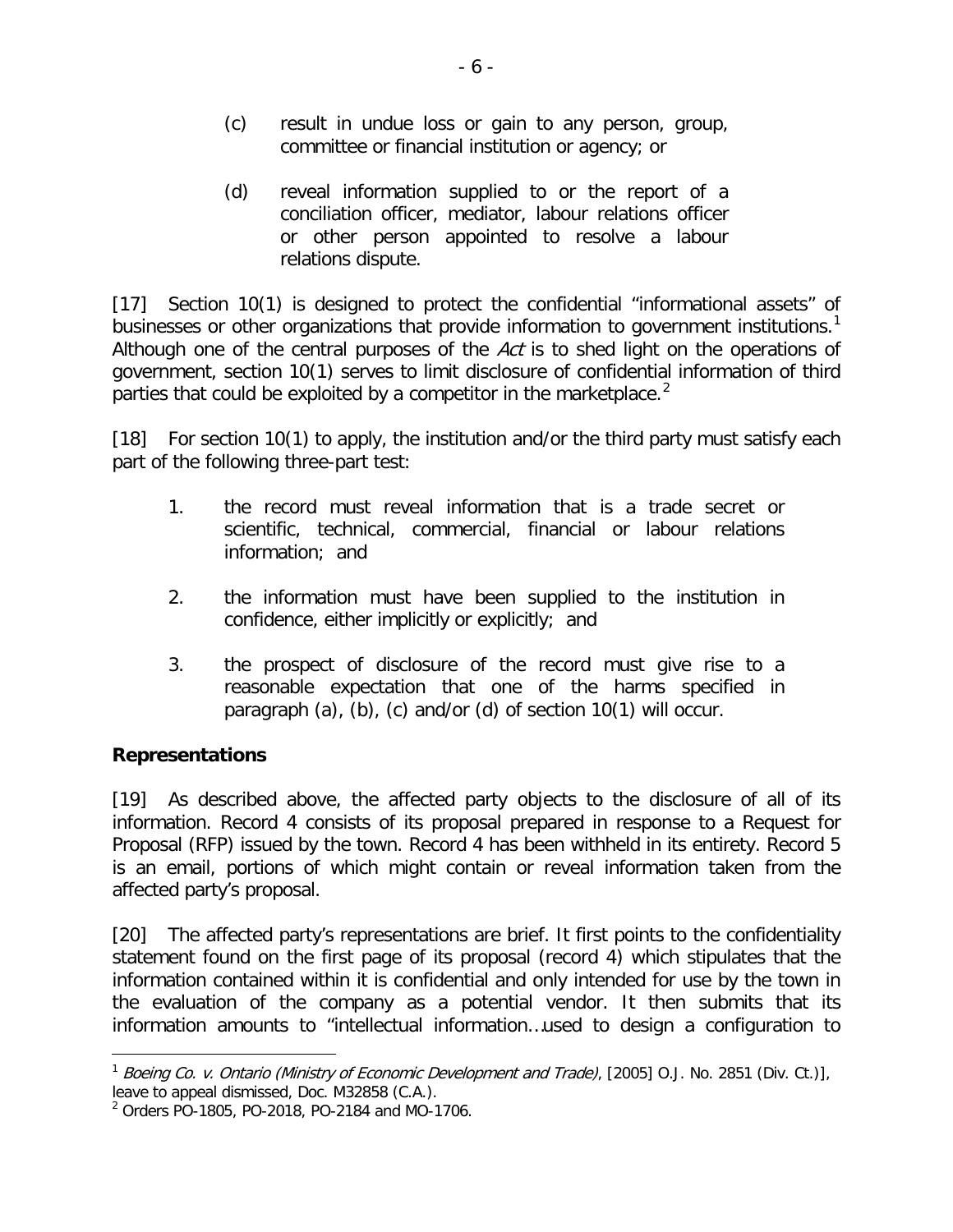respond to [the town's] requirements." It submits that it owns this information and that its disclosure could "pose undue hardship in future competitive situations if the competition understands our approach and methodology." It explains that as all RFP responses require "methodology, approach, delivery and financial aspects," it would not be in its best interests to publicly disclose this information as it could make it difficult for them to respond to other RFP's.

[21] The town's representations on the possible application of section 10(1) to the records are even less detailed than those of the affected party. It states that the record contains a confidentiality statement and submits that it was received and treated "on the basis of confidentiality." It concludes its submissions on the possible application of this exemption by stating that "all the various tests as to the type of information, supply in confidence and harms are fully met." The town does not provide specific representations on how the information that it has severed from the records meets each part of the section 10(1) test.

[22] The appellant submits that he is not a competitor in the marketplace to the company or companies supplying the information. He also submits that the most relevant market competitive information, such as product list pricing, was removed during the mediation stage of the inquiry. He further submits:

The affected party, a supplier like others known as "resellers" in the marketplace has no particular competitive, exclusivity or proprietary intellectual property in conducting a gap analysis to develop a marketing proposal for which they were paid by the buyer to prepare. The town paid for the proposal in order to buy product from the reseller. The gap analysis diagnostic employed by the reseller is widely, easily and freely available to any other market player. Furthermore, product pricing sheets from large manufacturers and the standard network designs are fluid and changes occur rapidly in this market (like tract housing designs) so any perceived competitive advantage the affected party has is ephemeral and fleeting. Often these proposals are not much more than hyping of the resellers line of products/hardware. Thus no reasonable expectation of demonstrable harm can be expected.

[23] The appellant submits that the fact that another supplier agreed to disclose similar information and did not claim it to be confidential is a relevant consideration. He also submits that since the design and framework/process to conduct a gap analysis to build the marketing proposal are widely available in generic form in the marketplace, revealing this information cannot be said to meet the test of substantial or undue gain or loss.

[24] In reply, the town submits that it does not agree that the information contained in the records is not generic in nature as suggested by the appellant.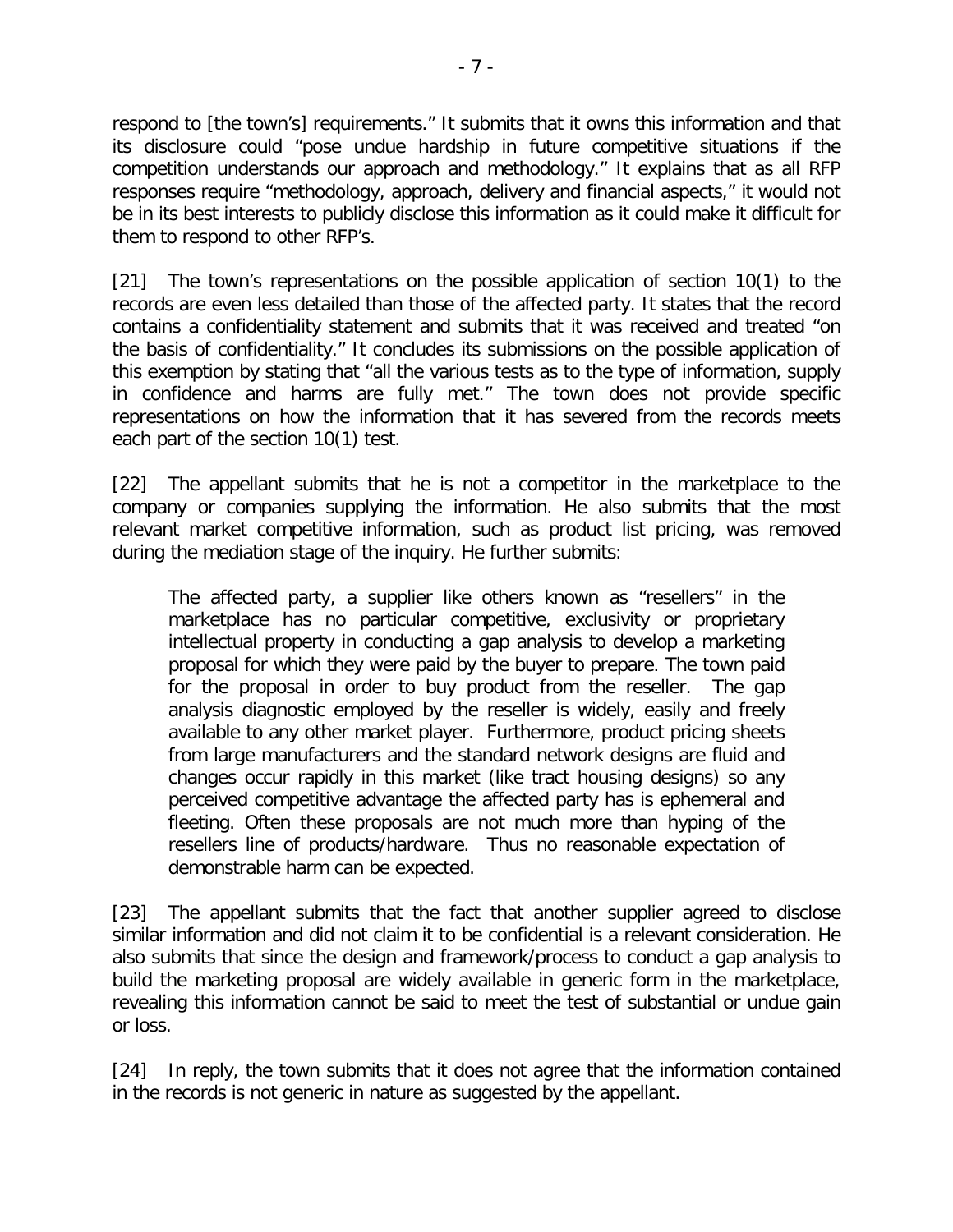[25] Based on my review of the information contained in records 4 and 5, I accept that it contains information that is appropriately categorized as "commercial," "financial" or "technical" in nature. These types of information have been discussed in prior orders:

Technical information is information belonging to an organized field of knowledge that would fall under the general categories of applied sciences or mechanical arts. Examples of these fields include architecture, engineering or electronics. While it is difficult to define technical information in a precise fashion, it will usually involve information prepared by a professional in the field and describe the construction, operation or maintenance of a structure, process, equipment or thing.<sup>[3](#page-7-0)</sup>

Commercial information is information that relates solely to the buying, selling or exchange of merchandise or services. This term can apply to both profit-making enterprises and non-profit organizations, and has equal application to both large and small enterprises.<sup>[4](#page-7-1)</sup> The fact that a record might have monetary value or potential monetary value does not necessarily mean that the record itself contains commercial information. [5](#page-7-2)

Financial information refers to information relating to money and its use or distribution and must contain or refer to specific data. Examples of this type of information include cost accounting methods, pricing practices, profit and loss data, overhead and operating costs.<sup>[6](#page-7-3)</sup>

[26] Based on my review of record 4, the proposal submitted by the affected party, I am satisfied that the information that it contains constitutes commercial information for the purposes of section 10(1) of the Act. Specifically, it describes the services that the affected party would provide to support and manage the town's IT system in exchange for a fee. In my view, this information clearly falls within the definition of "commercial information." I also find that record 4 contains "financial information," within the definition of that term; namely, information about the affected party's fee structure for the services offered. Finally, I accept that the proposal contains "technical information" as contemplated by part 1 of the section 10(1) test. The proposal clearly describes the manner in which the affected party proposes to operate and maintain the town's IT system, which in my view meets the definition of "technical information."

<span id="page-7-2"></span><sup>5</sup> Order P-1621.

<span id="page-7-0"></span><sup>3</sup> Order PO-2010.  $\overline{a}$ 

<span id="page-7-1"></span><sup>4</sup> Order PO-2010.

<span id="page-7-3"></span><sup>6</sup> Order PO-2010.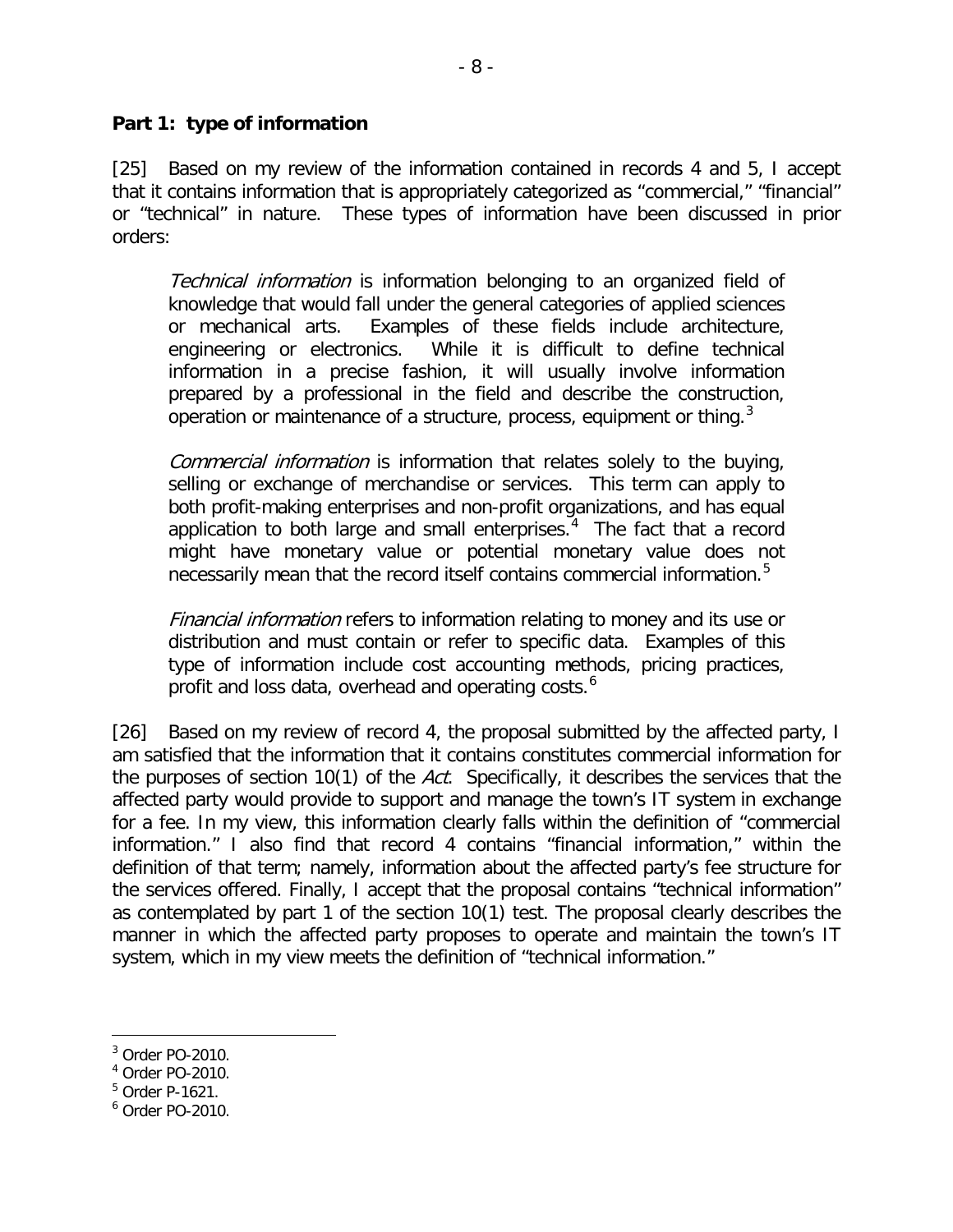[27] Record 5 is a review of two proposals submitted to the town in response to its RFP for IT management and maintenance services. As the company named in the request does not object to the disclosure of its information, the only information in record 5 to which section 10(1) might apply is the portion that provides brief comments on the proposal submitted by the affected party (record 4). The portion that relates to the affected party's proposal contains commercial, financial, and technical information taken directly from the proposal. Therefore, I accept that the portion of record 5 that relates to the affected party's proposal contains the type of information described in section 10(1) of the Act.

[28] In summary, I find that both records 4 and 5 contain information that can be described as commercial, financial, and technical information. Accordingly, part 1 of the test for exemption under section 10(1) of the Act has been met for those records.

# **Part 2: supplied in confidence**

[29] In order to meet part 2 of the test under section 10(1), the town or the affected party must provide sufficient evidence to establish that the information at issue was "supplied" to the town by the affected party "in confidence," either implicitly or explicitly. I will address each of these components separately.

# Supplied

[30] The requirement that it be shown that the information was "supplied" to the institution reflects the purpose in section 10(1) of protecting the informational assets of third parties.<sup>[7](#page-8-0)</sup> Information may qualify as "supplied" if it was directly supplied to an institution by a third party, or where its disclosure would reveal or permit the drawing of accurate inferences with respect to information supplied by a third party.<sup>[8](#page-8-1)</sup>

[31] I accept that the information at issue meets the "supplied" component of part 2 of the section 10(1) test.

[32] Recently, in Order PO-3371, Adjudicator Cathy Hamilton reviewed this office's approach with respect to proposals submitted in response to RFPs issued by institutions. Specifically, she cites with approval Senior Adjudicator Sherry Liang's finding in Order MO-3058-F in which the Senior Adjudicator stated:

Record 1, the winning RFP submission, was also "supplied" to the town within the meaning of section 10(1). My conclusion with respect to this record is consistent with many previous orders of this office that have considered the application of section 10(1) or its provincial equivalent to

<span id="page-8-0"></span><sup>7</sup> Order MO-1706.

<span id="page-8-1"></span> $8$  Orders PO-2020 and PO-2043.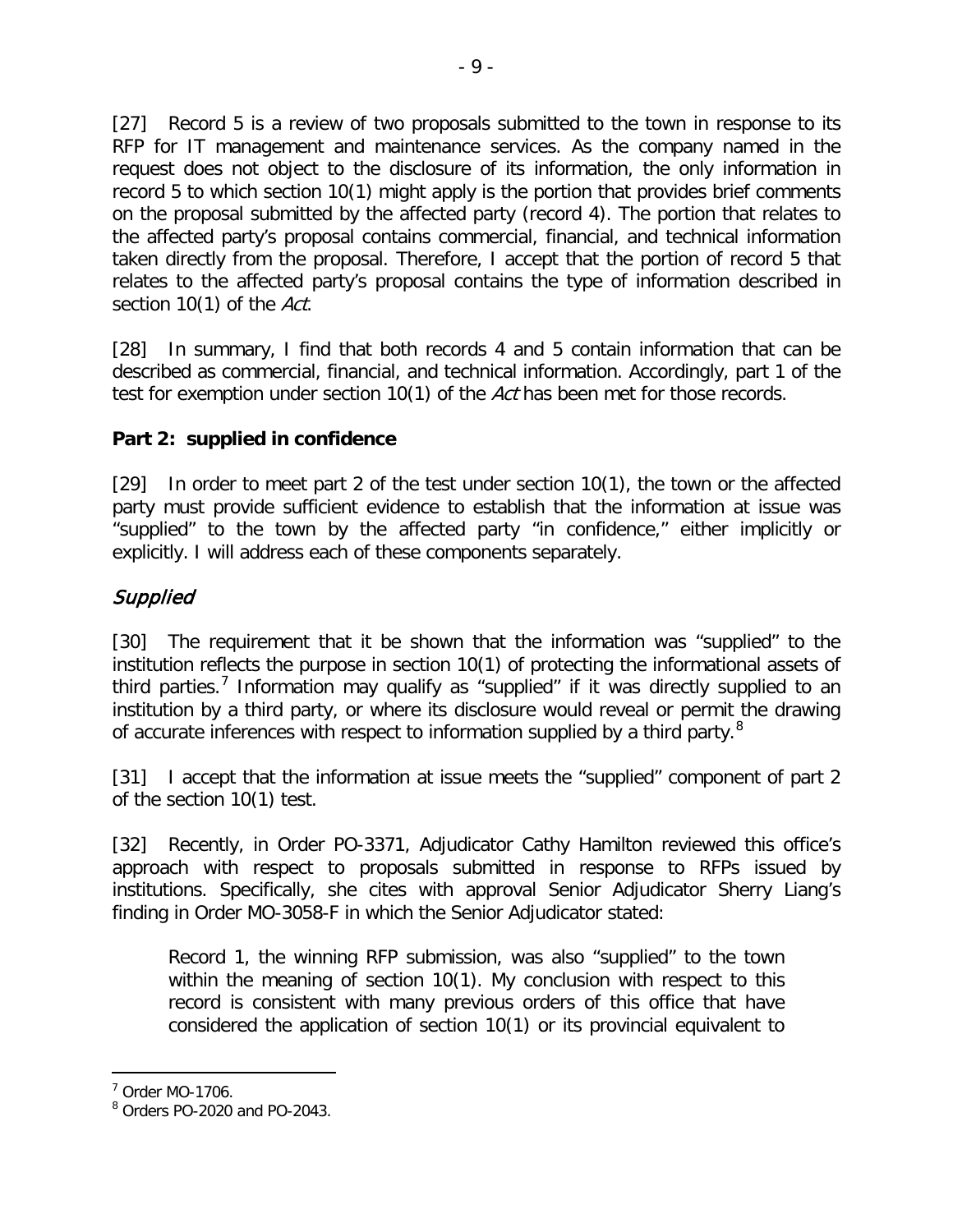RFP proposals.<sup>[9](#page-9-0)</sup> As this office stated, in Order MO-1706, in discussing a winning proposal:

… it is clear that the information contained in the Proposal was supplied by the affected party to the Board in response to the Board's solicitation of proposals from the affected party and a competitor for the delivery of vending services. This information was not the product of any negotiation and remains in the form originally provided by the affected party to the Board. This finding is consistent with previous decision of this office involving information delivered in a proposal by a third party to an institution…[page 9]

[33] I adopt the reasoning expressed in those prior orders for the purpose of this appeal.

[34] In the circumstances before me, the proposal submitted by the affected party was not the winning proposal. Therefore, the information contained in record 4 is precisely what was supplied by the affected party to the town in response to the town's RFP for IT management services. It was not the product of negotiation and did not form the basis of any agreement or contract. In keeping with the reasoning traditionally taken by this office, I accept that the information contained in record 4 was "supplied" to the town by the affected party.

[35] Additionally, I also accept that the information relating to the affected party that is contained in record 5 was "supplied" to the town by the affected party. As stated above, information may qualify as "supplied" if it was directly supplied to an institution by a third party, or where its disclosure would reveal or permit the drawing of accurate inference with respect to information supplied by a third party. The relevant portion of record 5 clearly reveals information that was taken directly from record 4, the proposal submitted by the affected party, and therefore, I find that it was also "supplied" as contemplated by this component of part 2 of the section 10(1) test.

# In confidence

[36] In order to satisfy the "in confidence" component of part two, the parties resisting disclosure must establish that the supplier had a reasonable expectation of confidentiality, implicit or explicit, at the time the information was provided. This expectation must have an objective basis.<sup>[10](#page-9-1)</sup>

<span id="page-9-0"></span> $9$  See, for example, Orders MO-2151, MO-2176, MO-2435, MO-2856 and PO-3202.

<span id="page-9-1"></span><sup>10</sup> Order PO-2020.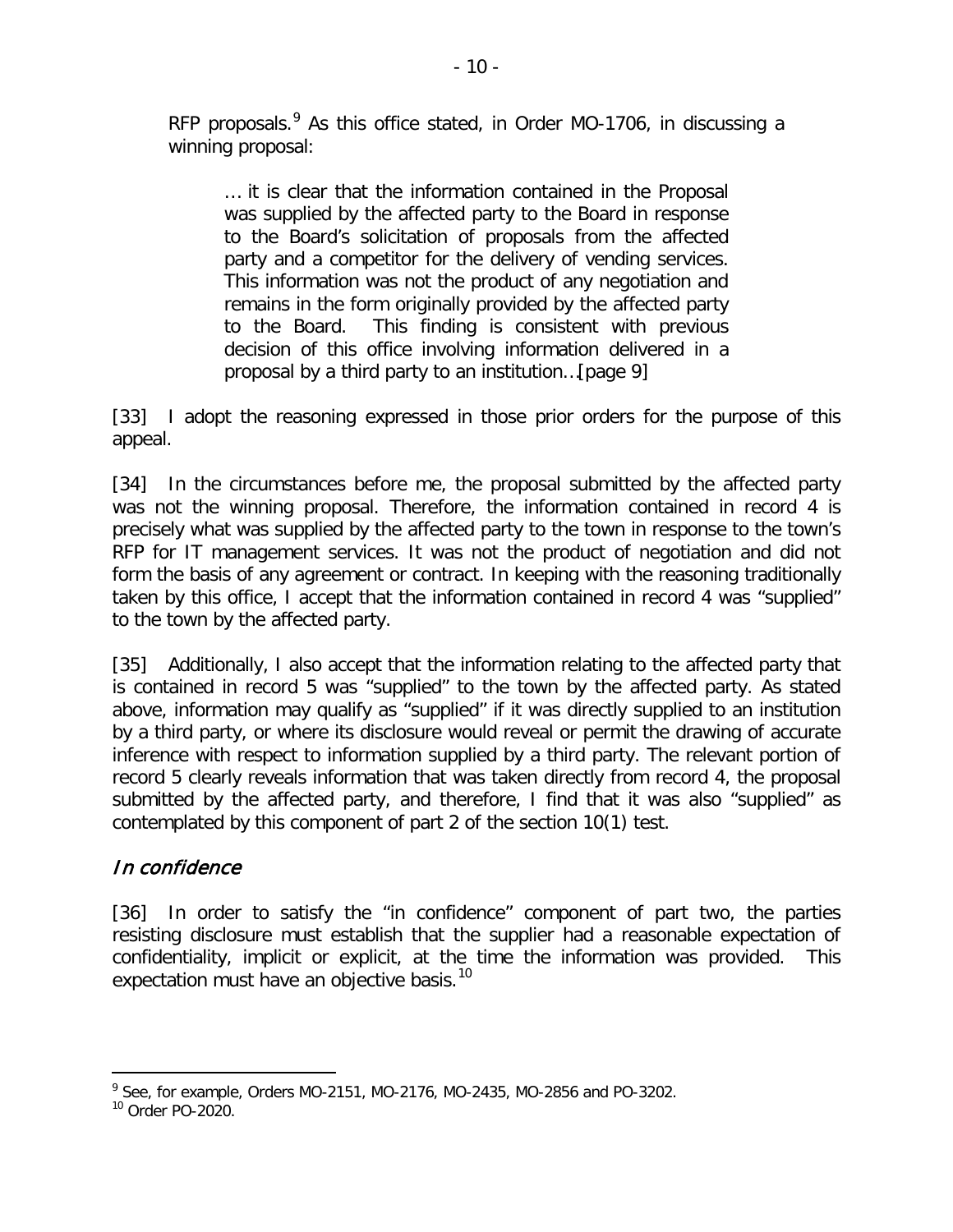[37] In determining whether an expectation of confidentiality is based on reasonable and objective grounds, it is necessary to consider all the circumstances of the case, including whether the information was:

- communicated to the institution on the basis that it was confidential and that it was to be kept confidential;
- treated consistently in a manner that indicates a concern for its protection from disclosure by the affected person prior to being communicated to the government organization;
- not otherwise disclosed or available from sources to which the public has access; and,
- prepared for a purpose that would not entail disclosure.<sup>[11](#page-10-0)</sup>

[38] I accept that the information at issue was supplied "in confidence" by the affected party to the town, thereby meeting that component of part 2 of the test for the application of section 10(1).

[39] Both the affected party and the town submit that the information provided in the proposal was supplied "in confidence." I have reviewed the confidentiality statement at the beginning of the proposal and accept that the affected party had a reasonably held expectation that the information that it supplied in its proposal would be treated in a confidential manner by the town. In the circumstances, I accept that the information in record 4 and the portion of record 5 that specifically addresses the affected party's proposal was supplied "in confidence."

[40] In summary, I find that record 4 and the portion of record 5 that specifically addresses the affected party's proposal were "supplied in confidence" for the purpose of part 2 of the section 10(1) test for exemption.

# **Part 3: harms**

[41] To meet this part of the test, the party resisting disclosure must provide "detailed and convincing" evidence to establish a "reasonable expectation of harm". It must demonstrate a risk of harm that is well beyond the merely possible or speculative, although it need not prove that disclosure will in fact result in such harm. How much and what kind of evidence is needed will depend on the type of issue and seriousness of the consequences.<sup>[12](#page-10-1)</sup>

<span id="page-10-0"></span><sup>11</sup> Orders PO-2043, PO-2371, and PO-2497.  $\overline{a}$ 

<span id="page-10-1"></span> $12$  Ontario (Community Safety and Correctional Services) v. Ontario (Information and Privacy Commissioner), 2014 SCC 31 (CanLII) at paras 52-54.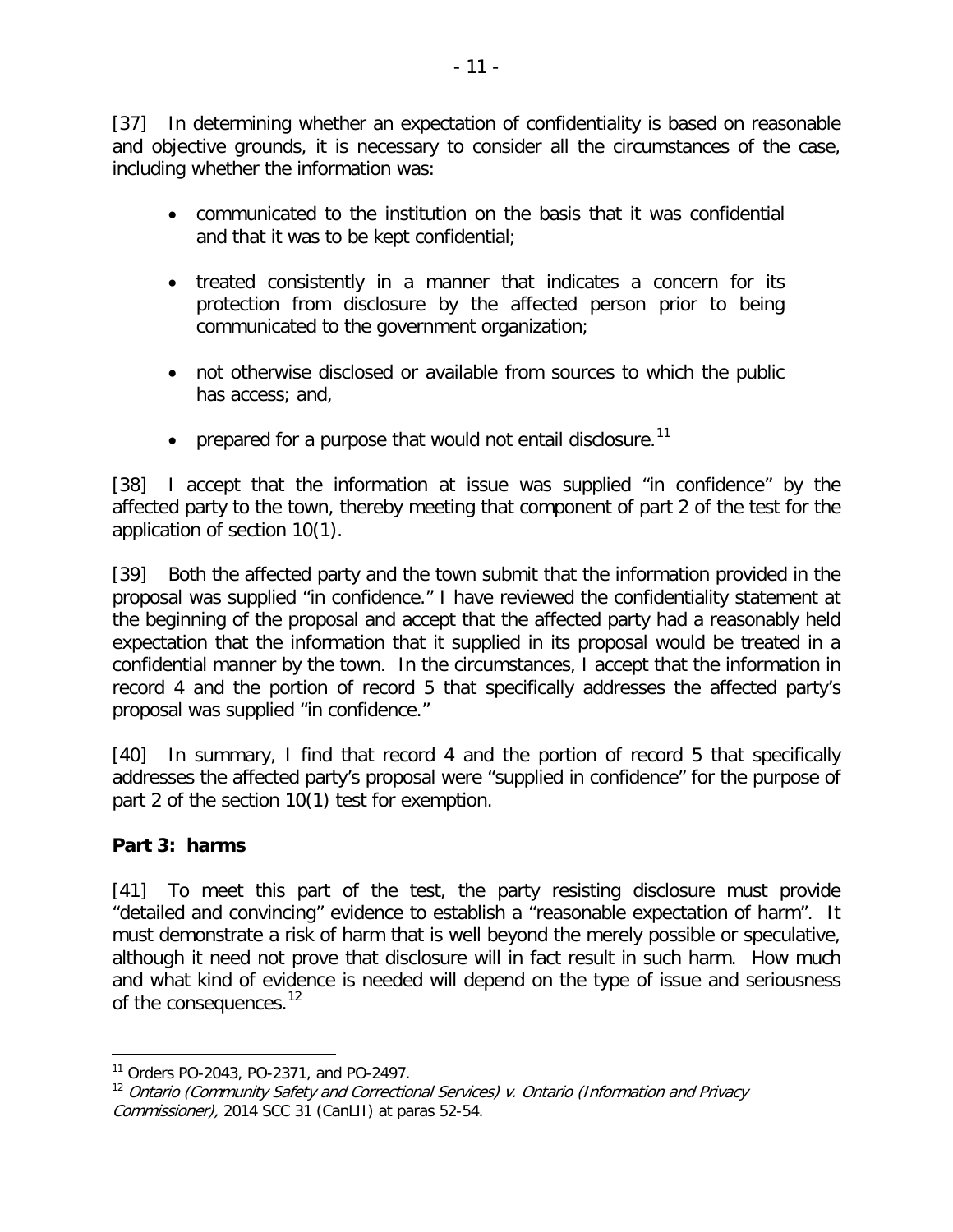[42] The failure of a party resisting disclosure to provide detailed and convincing evidence will not necessarily defeat the claim for exemption where harm can be inferred from other circumstances. However, parties should not assume that harms under section 10(1) are self-evident or can be substantiated by submissions that repeat the words of the Act.<sup>[13](#page-11-0)</sup>

[43] Neither the town nor the affected party provides representations on which specific harms listed in section 10(1) could reasonably expected to occur as a result of disclosure. However, because section 10(1) is a mandatory exemption, I will address all those that, in my view, might be applicable. In the circumstances of this appeal, I will examine the possible application of sections 10(1)(a) and (c) to the information that remains at issue.

# Section 10(1)(a): prejudice to competitive position

[44] Although it did not specifically identify which of the harms listed in section 10(1) might be applicable, the affected party's representations suggest that it is of the view that disclosure of its information contained in records 4 and 5 could reasonably be expected to result in prejudice to its competitive position. It suggests that the disclosure of the configuration that it designed to respond to the town's IT requirements could be used by its competitors in future competitive situations as it would reveal its methodology, approach, delivery, and financial position with respect to responding to other IT related RFPs.

[45] I am not satisfied that I have been provided with the requisite clear and convincing evidence to establish that the disclosure of the information of the affected party that is found in record 4 and portions of record 5 could result in prejudice to its competitive position. From my review of the information, the affected party's proposal is very general in nature in terms of its description of how it would meet the needs of the town. In my view, it is not evident how its disclosure could reasonably be expected to reveal information that could be used by its competitors in any future situation. Both the affected party and the town's representations on the harm that could result from the disclosure of this information are also very general. They do not point to specific information or even the types of information contained in the records that they believe could be of assistance to the affected party's competitors; nor do they provide evidence to demonstrate or explain how the disclosure of any specific information could reasonably be expected to prejudice its competitive position.

[46] Moreover, the proposal was submitted by the affected party in response to an RFP prepared by the town which described in detail its precise needs. Records 4 and 5, therefore, provide information as to how the affected party would respond to those precise needs. In the absence of detailed evidence to demonstrate that the information

<span id="page-11-0"></span><sup>13</sup> Order PO-2435.  $\overline{a}$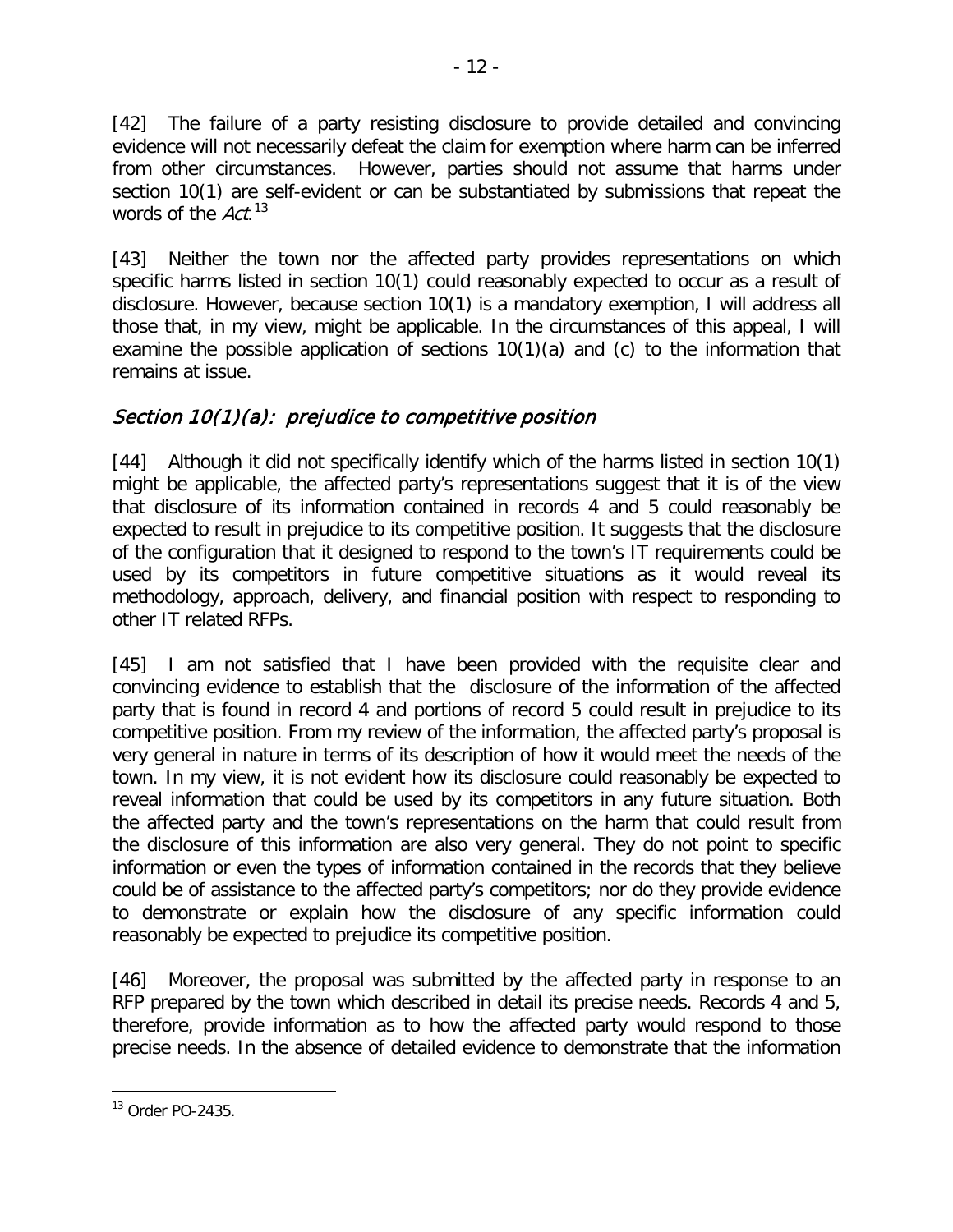contained in these records would be of use to a competitor in future situations where the needs of the party issuing an RFP for IT services would be sufficiently similar to those sought by the town, I am not convinced that disclosure of this specific information would prejudice its position with respect to such future competition.

[47] Accordingly, I am not satisfied that either the town or the affected party have provided the requisite evidence to establish that disclosure of the information at issue in records 4 and 5 could reasonably be expected to give rise to the harm contemplated by section 10(1)(a).

# Section  $10(1)(c)$ : undue loss or gain

[48] Again, although it did not specifically identify the possible application of the harm contemplated by section 10(1)(c), the affected party's representations also suggest that the disclosure of the information contained in records 4 and 5 could reasonably be expected to result in an undue gain to its competitors resulting in a correlative undue loss to itself.

[49] For the reasons described above in my discussion of the possible application of section 10(1)(a), I do not accept that the disclosure of the information contained in those records could reasonably be expected to give rise to an undue loss or gain. Additionally, based on the wording of this exemption, not only is the party objecting to disclosure (in this case, the affected party) required to demonstrate that disclosure would afford a competitor an advantage or that would result in a loss to itself, any such loss or gain must be characterized as "undue." In the circumstances of this appeal, I have not been provided with clear and convincing evidence that disclosure of the specific information at issue would give rise to either a loss or a gain, let alone that such loss or gain could be described as "undue."

[50] Accordingly, I do not accept that I have been provided with clear and convincing evidence to establish that disclosure of the information at issue in records 4 and 5 could reasonably be expected to give rise to the harm contemplated by section 10(1)(c).

[51] As none of the other harms identified in section 10(1) appear to be relevant in the circumstances of this appeal, the third component of the test for the application of that exemption has not been established.

#### **Summary conclusion**

[52] I find that the harm component in part 3 of the section 10(1) test has not been established with respect to the disclosure of record 4 and the relevant portions of record 5. As all three parts of the test must be established for the exemption to apply, I find that section 10(1) does not apply to exempt this information from disclosure.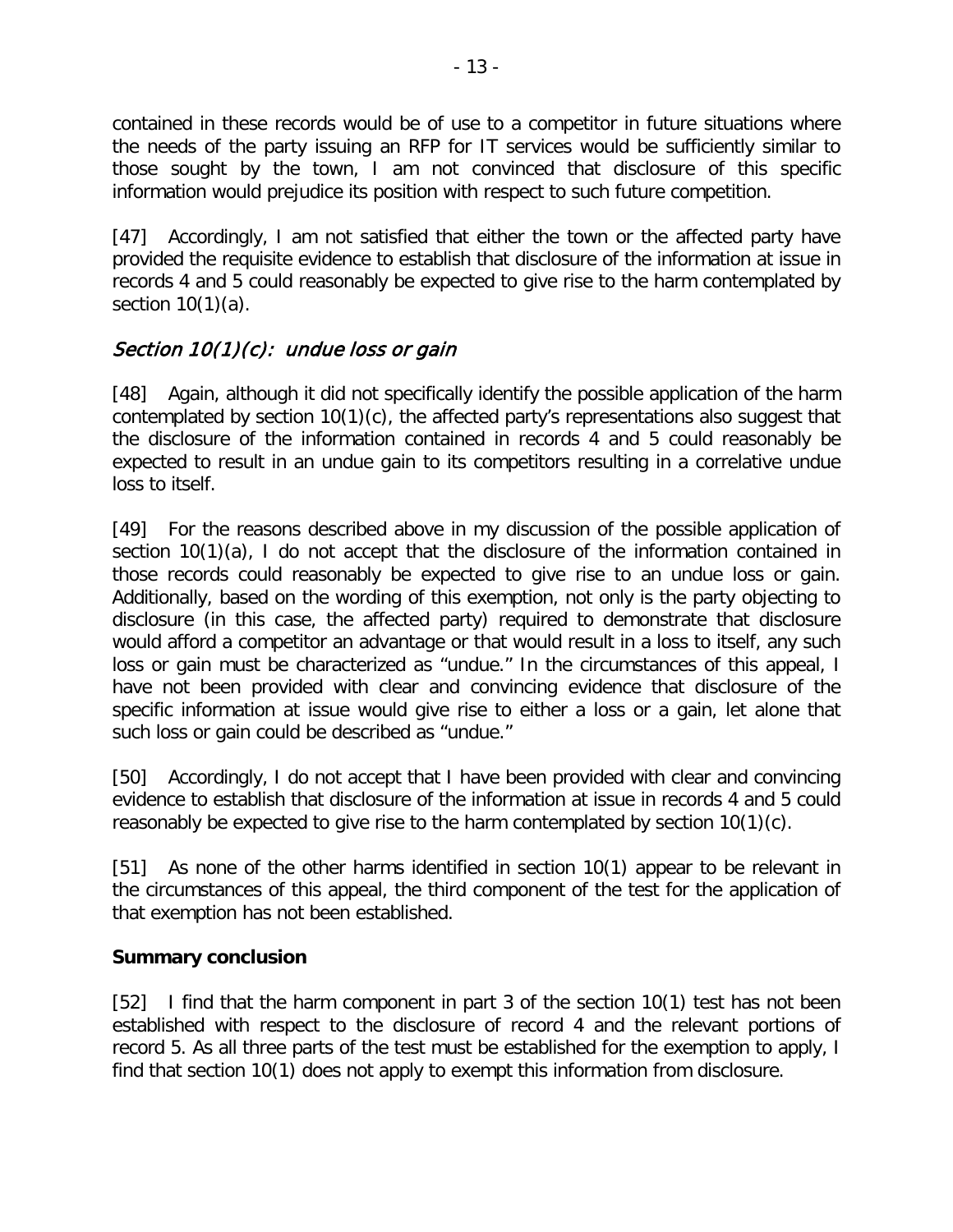#### **B. Does the discretionary exemption at section 7(1) apply to the records?**

[53] Section 7(1) states:

A head may refuse to disclose a record where the disclosure would reveal advice or recommendations of an officer or employee of an institution or a consultant retained by an institution.

[54] The purpose of section 7 is to ensure that persons employed in the public service are able to freely and frankly advise and make recommendations within the deliberative process of government decision-making and policy-making.<sup>[14](#page-13-0)</sup>

[55] "Advice" and "recommendations" have distinct meanings. "Recommendations" refers to material that relates to a suggested course of action that will ultimately be accepted or rejected by the person being advised, and can be express or inferred.

[56] "Advice" has a broader meaning than "recommendations." It includes "policy options," which are lists of alternative courses of action to be accepted or rejected in relation to a decision that is to be made, and the public servant's identification and consideration of alternative decisions that could be made. "Advice" includes the views or opinions of a public servant or consultant as to the range of policy options to be considered by the decision maker even if they do not include a specific recommendation on which option to take.<sup>[15](#page-13-1)</sup>

[57] "Advice" involves an evaluative analysis of information. Neither of the terms "advice" or recommendations" extends to "objective information" or factual material.

[58] Advice or recommendations may be revealed in two ways:

- the information itself consists of advice or recommendations
- the information, if disclosed, would permit one to accurately infer the nature of the advice or recommendations given.<sup>[16](#page-13-2)</sup>

[59] The application of section 7(1) is assessed as of the time the public servant or consultant prepared the advice or recommendations. Section 7(1) does not require the institution to prove that the advice or recommendation was subsequently

<span id="page-13-0"></span><sup>&</sup>lt;sup>14</sup> John Doe v. Ontario (Finance), 2014 SCC 36, at para. 43.

<span id="page-13-1"></span> $15$  *Ibid* at paras. 26 and 47.

<span id="page-13-2"></span><sup>&</sup>lt;sup>16</sup> Orders PO-2028 and PO-2084, upheld on judicial review in *Ontario (Ministry of Northern Development* and Mines) v. Ontario (Assistant Information and Privacy Commissioner), [2004] O.J. No. 163 (Div. Ct.), aff'd [2005] O.J. No. 4048 (C.A.), leave to appeal refused [2005] S.C.C.A No. 564; see also Order PO-1993 upheld on judicial review in *Ontario (Ministry of Transportation) v. Ontario (Information and Privacy* Commissioner), [2005] O.J. No. 4047 (C.A.), leave to appeal refused [2005] S.C.C.A. No. 563.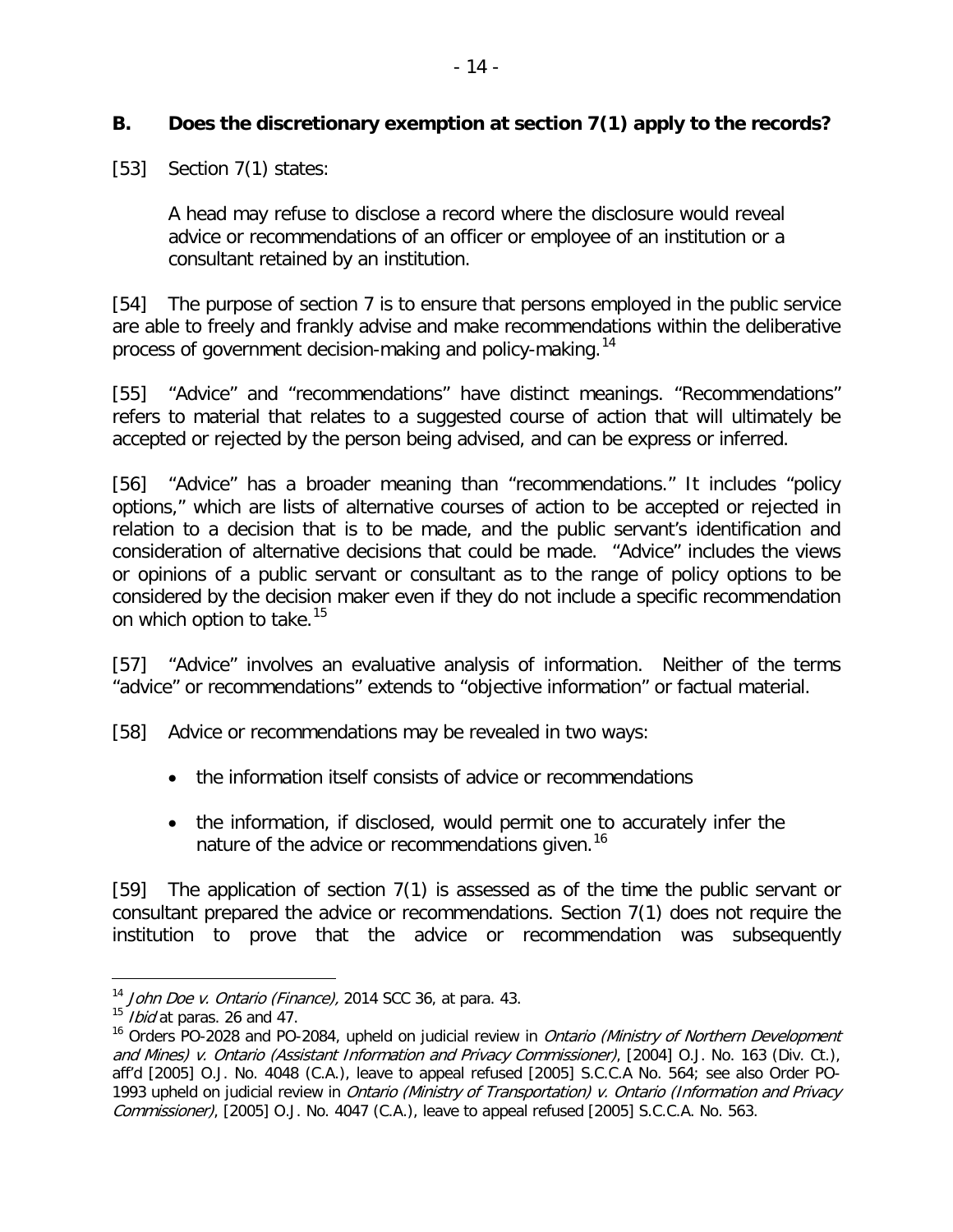communicated. Evidence of an intention to communicate is also not required for section 7(1) to apply as that intention is inherent to the job of policy development, whether by a public servant to consultant.<sup>[17](#page-14-0)</sup>

[60] Examples of the types of information that have been found *not* to qualify as advice or recommendations include factual or background information;<sup>[18](#page-14-1)</sup> a supervisor's direction to staff on how to conduct an investigation; [19](#page-14-2) and information prepared for public dissemination.<sup>[20](#page-14-3)</sup>

[61] Sections 7(2) and (3) create a list of mandatory exceptions to the section 7(1) exemption. If the information falls into one of these categories, it cannot be withheld under section 7. Section 7(2)(a) states:

Despite subsection (1), a head shall not refuse under subsection (1) to disclose a record that contains,

factual material.

# Representations

[62] The town submits that the information in all of the records at issue (records 2, 4, and 5) is exempt from disclosure as they amount to advice or recommendations within the meaning of section 7(1) of the Act. Specifically, the town submits:

[I]t is self-evident on the face of the documents that the record [sic] reveals advice by consultants retained by the institution on which the Municipal Council is entitled to act. The exceptions to the exemptions are not applicable.

[63] In his representations, the appellant states

In no case is the information being requested any advice or recommendation of a town official or employee. In all instances, it is generic and descriptive information originating with hopeful peddlers or a willing citizen volunteer engaged by the Chief Administrative Officer for the Town to offer up gratuitous advice at no charge. It is difficult to ascertain how release of this information could inhibit the free flow of information to the town in the future.

<span id="page-14-0"></span> $17$  *Supra* note 10, at para. 51.

<span id="page-14-1"></span> $18$  Order PO-3315

<span id="page-14-2"></span><sup>&</sup>lt;sup>19</sup> Order P-363, upheld on judicial review in *Ontario (Human Rights Commission) v. Ontario (Information* and Privacy Commissioner) (March 25, 1994), Toronto Doc. 721/92 (Ont. Div. Ct.).

<span id="page-14-3"></span><sup>&</sup>lt;sup>20</sup> Order PO-2677.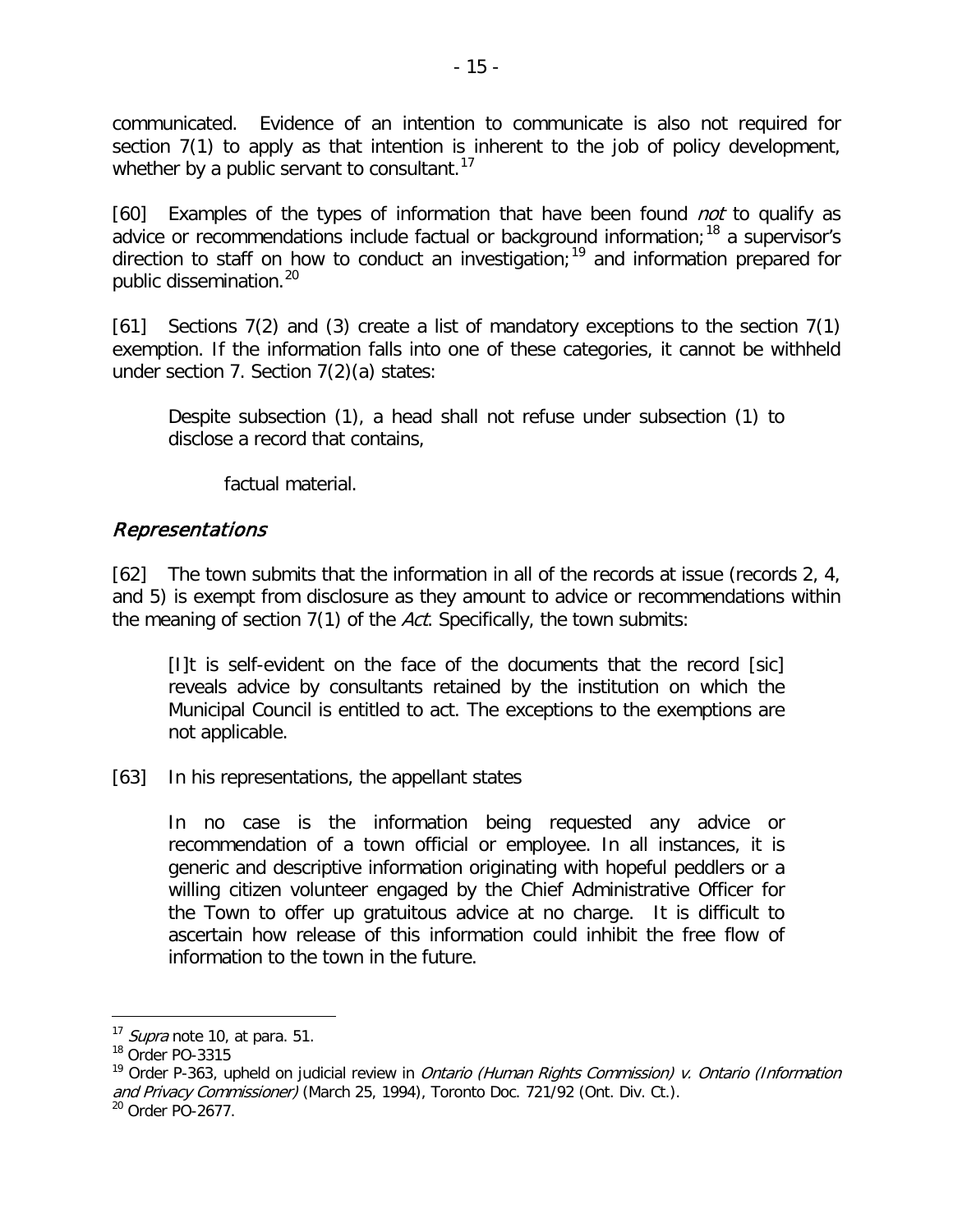[64] In reply, the town submits that the exemption at section 7(1) extends the general principle to "consultants" and "the consultant's audit contains comprehensive information and is of a technical nature and includes a series of recommendations…" It further submits that the "information is not merely factual information, it goes much farther."

### Analysis and findings

[65] Based on my review of the records and the parties' representations, I find that some of the information that remains at issue consists of advice or recommendations within the meaning of the exemption at section 7(1), while some of it does not.

[66] Record 2 is described by the town as a Network Audit and Reconfiguration prepared for the town by the company named in the request, the successful proponent in the bid for the management and maintenance of the town's IT network services. From my review of this record, I accept that the information contained on pages 10 to 12 (numbering at bottom of page) under the heading 5, entitled "Recommendations" as well as that contained on page 13, under heading 6, entitled "Next Steps," qualifies as "advice" and "recommendations" within the meaning of section 7(1) of the Act. Some portions of this information reveal suggested courses of action that will ultimately be accepted or rejected by the town while others identify alternative courses of action to be accepted or rejected by the town in relation to decisions that are to be made regarding the management and maintenance of its IT network. Additionally, the very last page of record 2 provides a schematic of the network layout proposed by the successful proponent. I also accept that this information qualifies as "advice" or "recommendations" within the meaning of section  $7(1)$  of the Act. The remaining information contained in record 2 however, does not contain information that qualifies as either "advice" or "recommendations" as it amounts to factual information, including information about the company itself and how it conducts business. Accordingly, section 7(1) does not apply to it as factual information fits within the exception to the section 7(1) exemption, set out in section  $7(2)(a)$  of the Act.

[67] Record 4 is a proposal submitted in response to the RFP issued by the town, prepared by the unsuccessful party. I do not accept that information outlined in a proposal describing how a company, not yet retained by the town for the particular services outlined in an RFP, would potentially go about performing those services amounts to the advice or recommendations of a consultant retained by the town within the meaning of section 7(1) of the Act.

[68] Finally, record 5 is an email chain between a town employee and a third party individual who was asked by the town to review the two proposals received by the town in response to its RFP for IT network services. On the face of the record, it is clear that the individual was retained by the town and financially compensated for his review of the proposals. As a result, I accept that the individual, while not an employee of the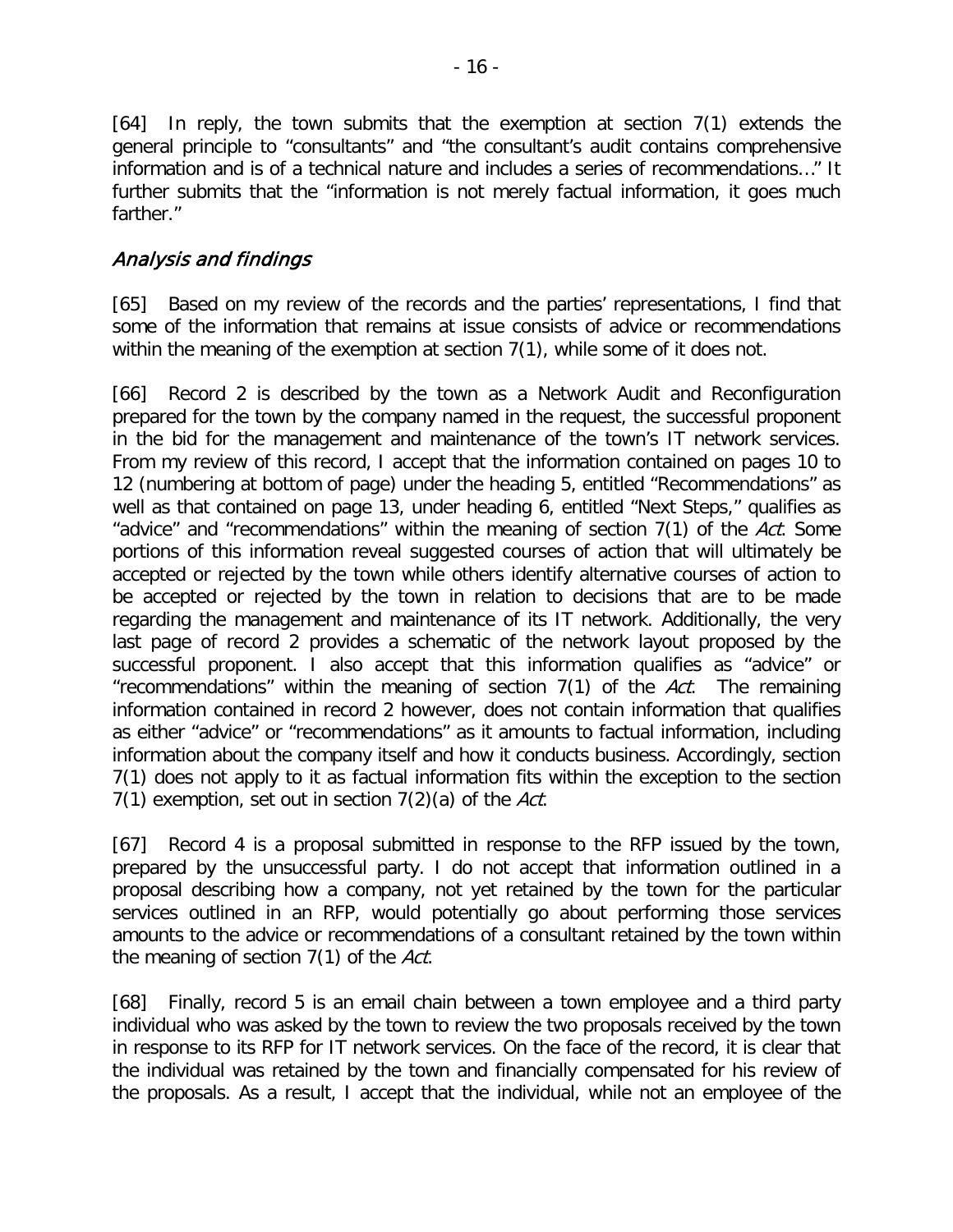town, is a consultant for the purposes of section 7(1). Record 5 contains the advice of that individual regarding the two proposals. It provides an evaluative analysis of the proposal information and his opinions on each proponent's ability to meet the town's needs. This advice sets out the individual's identification and consideration of alternative decisions regarding the management of the town's IT network system to be considered by the decision maker. The record also provides the individual's own recommendation to the town describing how he himself would manage their IT network.

[69] I find that the portion of record 5 that provides the review of the proposals qualifies for exemption under section  $7(1)$  of the Act as it amounts to the individual's advice and recommendation to the town regarding the management of its IT network services. However, record 5 is an email chain and I do not accept that the other email exchanges in the record contain or reveal the advice and recommendations of the individual or any other public servant. Accordingly, I find that the portion of record 5 which consists of the email dated May 29, 2013 is exempt pursuant to section 7(1), but that the remaining email exchanges are not.

[70] As the town has claimed a number of other exemptions apply to all of the information at issue, I will go on to determine whether any of those exemptions might apply to the portions of the records for which I have found section 7(1) does not apply.

#### **C. Do the discretionary exemptions at sections 8(1)(e) and/or (i) apply to the records?**

[71] The town submits that the exemptions at sections 8(1)(e) and/or (i) apply to all of the records at issue. As a result of my findings above, in this discussion I will determine whether these exemptions apply to record 4, in its entirety, and/or the portions of records 2 and 5 that I have found do not qualify as advice or recommendations for the purposes of section 7(1).

[72] Sections  $8(1)(e)$  and (i) state:

A head may refuse to disclose a record if the disclosure could reasonably be expected to,

- (e) endanger the life or physical safety of a law enforcement officer or any other person;
- (i) endanger the security of a building or the security of a vehicle carrying items, or of a system or procedure established for the protection of items, for which protection is reasonably required;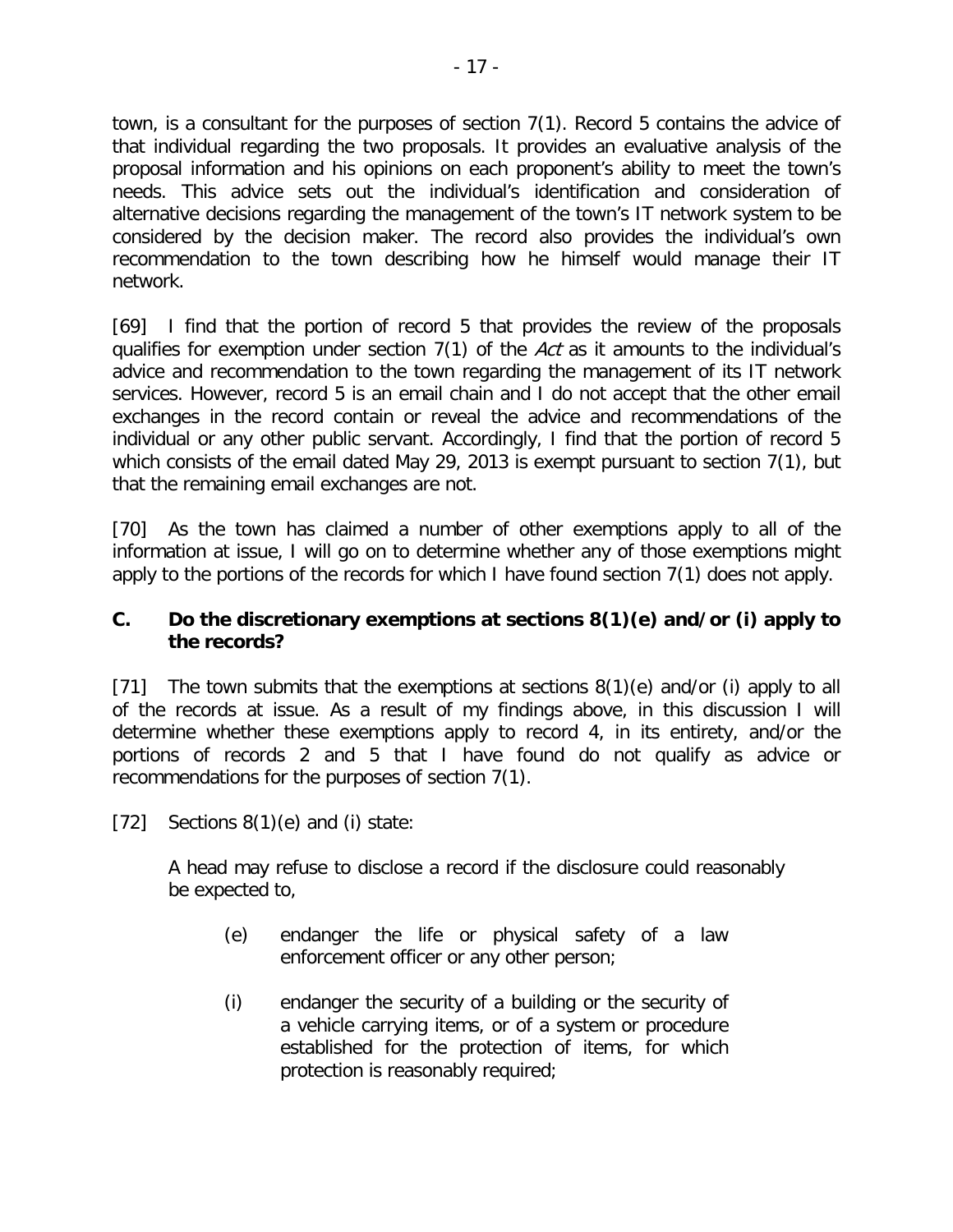[73] Generally, the law enforcement exemption must be approached in a sensitive manner, recognizing the difficulty of predicting future events in a law enforcement context.[21](#page-17-0)

[74] It is not enough for an institution to take the position that the harms under section 8 are self-evident from the record or that the exemption applies simply because of the existence of a continuing law enforcement matter.<sup>[22](#page-17-1)</sup> The institution must provide detailed and convincing evidence about the potential for harm. It must demonstrate a risk of harm that is well beyond the merely possible or speculative although it need not prove that disclosure will in fact result in such harm. How much and what kind of evidence is needed will depend on the type of issue and seriousness of the consequences.<sup>[23](#page-17-2)</sup>

# Representations

[75] The town submits that with respect to the "topic of law enforcement generally, there is little more [it] can say." It notes the comment in the Notice of Inquiry (and indicated above) that states that it is not sufficient for an institution to take the position that the harms under section 8 are self-evident from the record but states:

However, the record, in the context of the world in which we seem to live, makes it obvious that a continuing law enforcement matter involving the protection of confidential information is crucial. Likewise, physical safety and the safety of property depend on the maintenance of confidentiality with respect to some of this information.

[76] The appellant submits that the town has failed to "convincingly demonstrate that the request would hamper an existing real law enforcement action," but rather "suggests that there may be a possible violation sometime in the future." The appellant submits that this is a "tactic of fear mongering over the issue of cyber security." He submits that "if the town is following basic cyber security hygiene, such records do not make up the network design and infrastructure that the town is seeking to refurbish."

[77] In reply, the town submits:

 $\overline{a}$ 

Given the constant reports of security breaches on government computer systems, an environment of constant cyber-attacks is not fear mongering by a reality for government organizations, including municipalities…As stated earlier, the service contracts for the town include detailed descriptions of the hardware and software infrastructure and release of

<span id="page-17-0"></span><sup>&</sup>lt;sup>21</sup> Ontario (Attorney General) v. Fineberg (1994), 19 O.R. (3d) 197 (Div. Ct.). <sup>22</sup> Order PO-2040 and *Ontario (Attorney General) v. Fineberg*, cited above.

<span id="page-17-1"></span>

<span id="page-17-2"></span><sup>&</sup>lt;sup>23</sup> Ontario (Community Safety and Correctional Services) v. Ontario (Information and Privacy Commissioner), 2014 SCC 31 (CanLII) at paras. 52-4.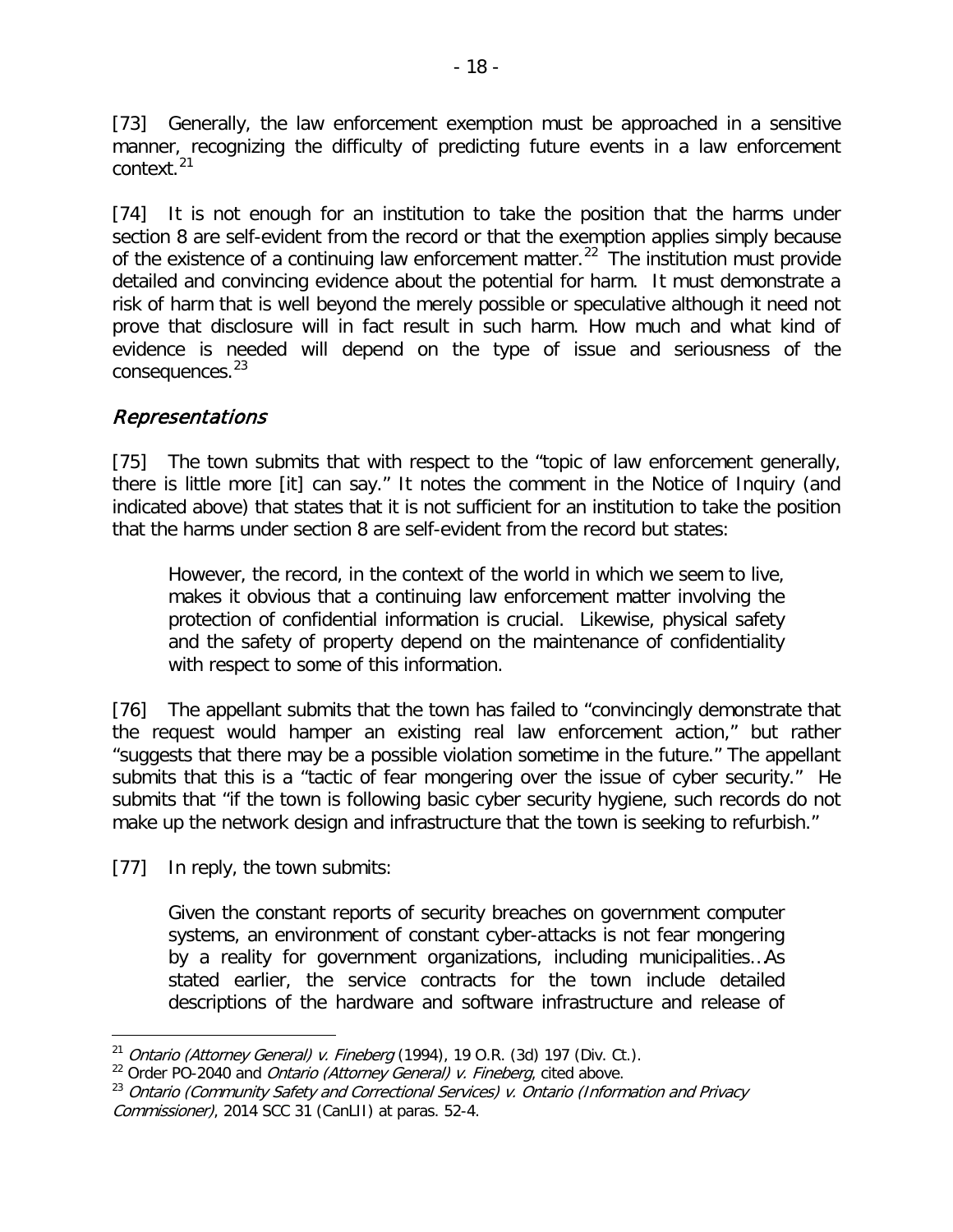this information, although downplayed by the appellant, will leave the town vulnerable and exposed to both cyber-attack and/or physical attacks. There is simply no need for a member of the public to have this type of security information.

# Analysis and findings

### 8(1)(e): life or physical safety

[78] For section 8(1)(e) to apply, it is normally the institution that must provide evidence to establish a reasonable basis for believing that endangerment to life of physical safety could result from disclosure. In the particular circumstances of this appeal, this onus falls on the town who is asserting that the disclosure of the information at issue would endanger individuals. The reasons for resisting disclosure must not be frivolous or exaggerated.<sup>[24](#page-18-0)</sup> A person's subjective fear, while relevant, may not be enough to justify the exemption.<sup>[25](#page-18-1)</sup> Also relevant to the circumstances of this appeal, is that the term "person" is not necessarily limited to a particular identified individual, and may include the members of an identifiable group or organization. [26](#page-18-2)

[79] I am not persuaded that the town has established that the disclosure of any of the information contained in records 2, 4 or 5 could reasonably be expected to lead to the harm contemplated in section 8(1)(e). The particular records at issue in this appeal include a proposal submitted by an unsuccessful proponent regarding the provision of IT services to the town, a review of the two proposals received by the town in response to its RFP regarding IT services, and an audit/assessment of the town's IT network prepared by the successful proponent. In my view, in the absence of detailed and convincing evidence, it is difficult to see how disclosing the type of information that appears in these particular records could reasonably be expected to endanger the lives or physical safety of any individuals, let alone that such expectation of harm is well beyond the merely possible or speculative.

[80] In short, I find that the records do not qualify for exemption under section  $8(1)(e)$ .

#### Section 8(1)(i): security of a building, vehicle, system or procedure

[81] As with section  $8(1)(e)$ , for section  $8(1)(i)$  to apply, the onus falls on the town to provide evidence to establish a reasonable basis for believing that endangerment could result from disclosure, specifically, the endangerment of a building, vehicle, system, or procedure. Although this provision is found in a section of the Act dealing specifically with law enforcement matters, it has been found not to be restricted to law

<span id="page-18-0"></span><sup>24</sup> Order PO-2085.  $\overline{a}$ 

<span id="page-18-1"></span><sup>&</sup>lt;sup>25</sup> Order PO-2003.

<span id="page-18-2"></span><sup>26</sup> Order PO-1817-R.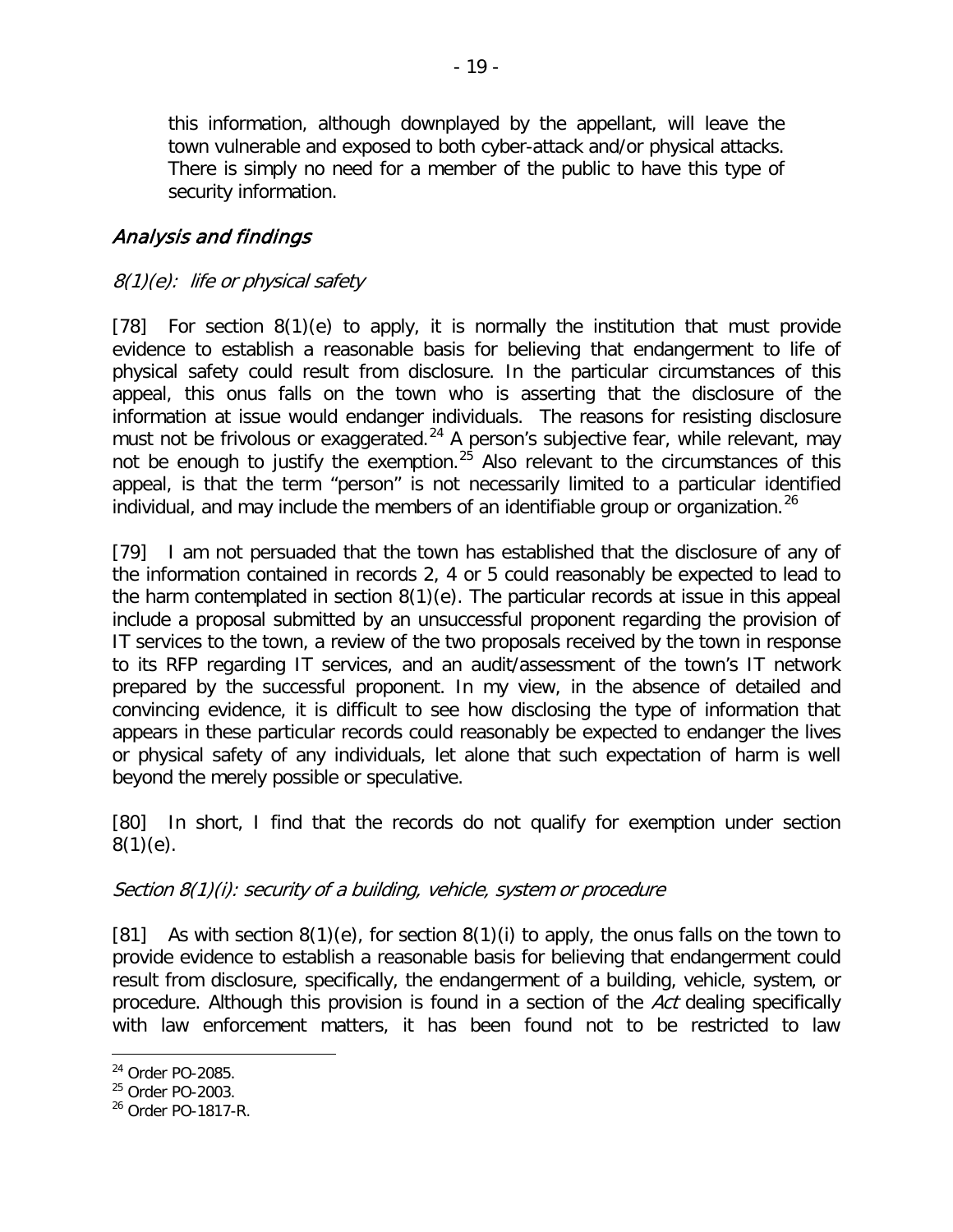enforcement situations and can cover any building, vehicle or system which requires protection.[27](#page-19-0)

[82] As with section 8(1)(e), given the brevity of the town's representations on the application of this exemption, I am not persuaded that the town has established that the disclosure of any of the information contained in records 2, 4, or 5 could reasonably be expected to lead to the harm contemplated by section 8(1)(i). Although I am aware of the difficulty of predicting future events, in my view, I have not been provided with sufficiently detailed and convincing evidence to demonstrate how the specific information at issue in the records could reasonably be expected to result in that type of harm, let alone that such expectation of harm is well beyond the merely possible or speculative. I find that the town has not established that its disclosure could reasonably be expected to endanger the security of a building or the security of a vehicle carrying items or of a system or procedure established for the protection of items, for which protection is reasonably required.

[83] Accordingly, I find that the records do not qualify for exemption under section  $8(1)(i)$ .

### **D. Do the discretionary exemptions at sections 11(a) and/or (f) apply to the records?**

[84] In its decision letter and on its index, the town submits that sections 11(a) and (f) apply to records 2, 4, and 5 in their entirety. As I have found that section  $7(1)$ applies to portions of records 2 and 5, it is not necessary for me to consider whether section 11(a) or (f) applies to those portions.

[85] Sections 11(a) and (f) state:

A head may refuse to disclose a record that contains,

- (a) trade secrets or financial, commercial, scientific or technical information that belongs to an institution and has monetary value or potential monetary value;
- (f) plans relating to the management of personnel or the administration of an institution that have not yet been put into operation or made public;

[86] The purpose of section 11 is to protect certain economic interests of institutions. The report titled Public Government for Private People: The Report of the Commission on Freedom of Information and Individual Privacy 1980, vol. 2 (the Williams

<span id="page-19-0"></span><sup>27</sup> Orders P-900 and PO-2461.  $\overline{a}$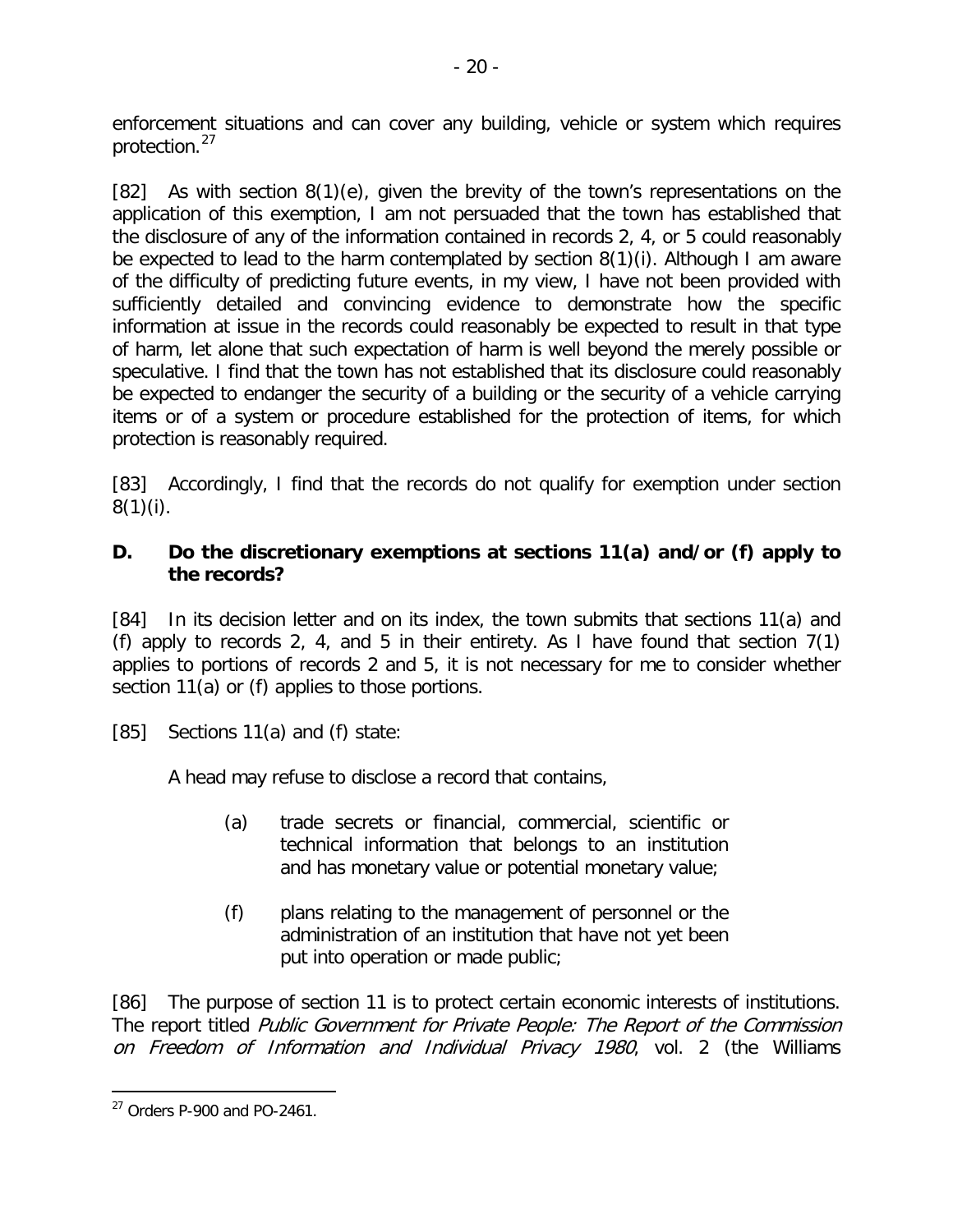Commission Report)<sup>[28](#page-20-0)</sup> explains the rationale for including a "valuable government information" exemption in the Act:

In our view, the commercially valuable information of institutions such as this should be exempt from the general rule of public access to the same extent that similar information of non-governmental organizations is protected under the statute . . . Government sponsored research is sometimes undertaken with the intention of developing expertise or scientific innovations which can be exploited.

[87] Parties should not assume that harms under section 11 are self-evident or can be substantiated by submissions that repeat the words of the  $Act.^{29}$  $Act.^{29}$  $Act.^{29}$ 

[88] The fact that individuals or corporations doing business with an institution may be subject to a more competitive bidding process as a result of the disclosure of their contractual arrangements does not prejudice the institution's economic interests, competitive position or financial interests.<sup>[30](#page-20-2)</sup>

### Representations

[89] Again, the town's representations on the possible application of these exemptions to the records are very brief. With the respect to the application of section 11 to the records it states:

[T]he IT platform is an economic interest of the institution. Its structure constitutes commercially valuable information which should be exempt from disclosure.

[90] The appellant submits that "[a]t face value, it is difficult to comprehend how an IT network design for the town would constitute economic value" within the meaning of the section 11 exemption. He submits that IT platforms are generic and would only have marginal value to the town, none of which would be in the competitive marketplace. He also submits that the requested information is not about future plans to be implemented, but about what proponents would provide by way of IT services and products to the town.

[91] In reply, the town submits that the information contained in the audit "is information that was yet to have been put into operation or made public" and it "opposes making public these plans for the stated reason." The town also states that "releasing the costing information will remove any competitiveness in the acquisition of services and goods."

<span id="page-20-0"></span><sup>&</sup>lt;sup>28</sup> Toronto: Queen's Printer, 1980.

<span id="page-20-1"></span><sup>&</sup>lt;sup>29</sup> Order MO-2363.

<span id="page-20-2"></span> $30$  Orders MO-2363 and PO-2758.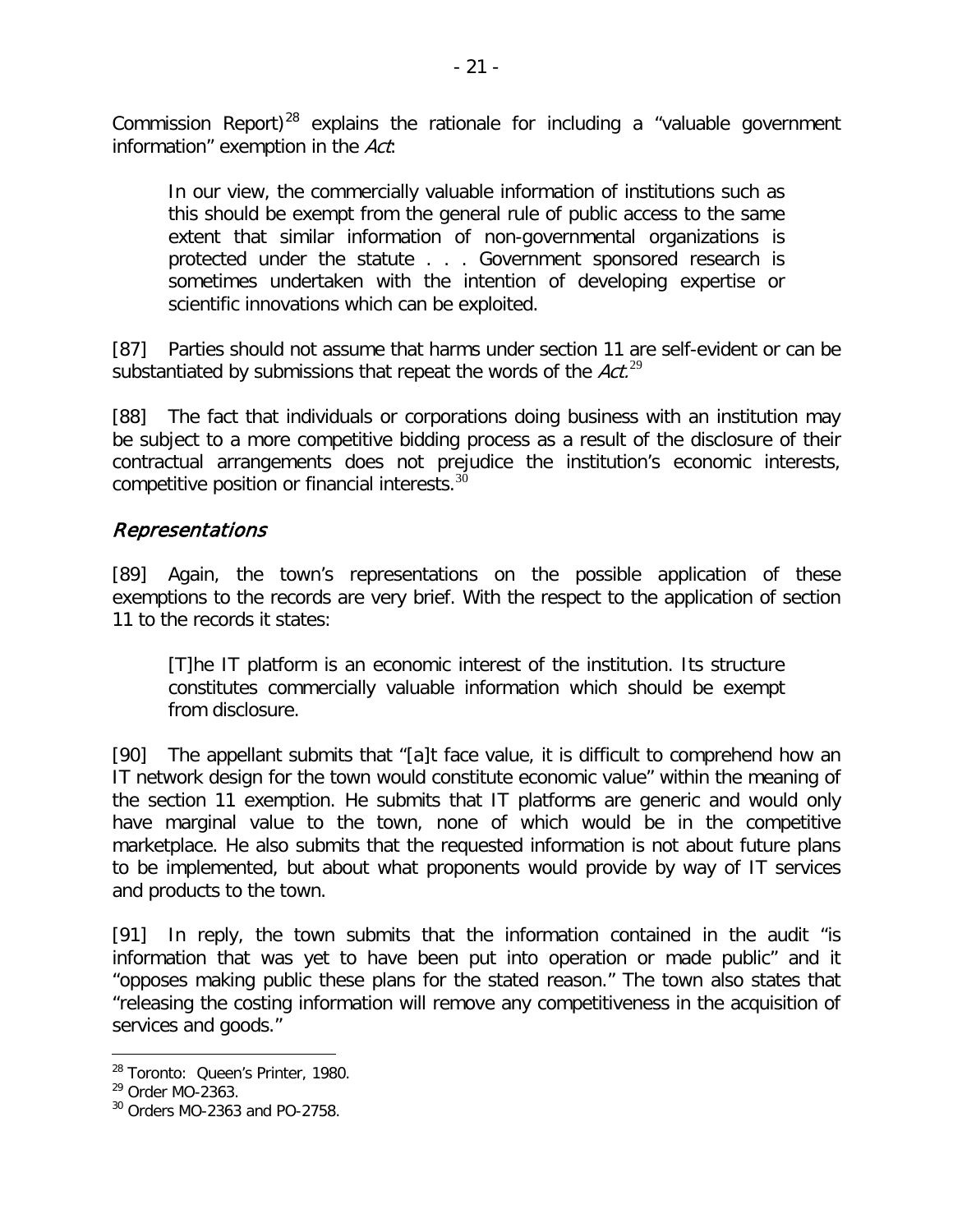#### Analysis and findings

- [92] Section 11(a): information that belongs to government
- [93] For section 11(a) to apply, the town must show that the information:
	- 1. is a trade secret, or financial, commercial, scientific or technical information;
	- 2. belongs to an institution; and
	- 3. has monetary value or potential monetary value.

#### Part 1: type of information

[94] The types of information listed in section 11(a) are the same as those listed in section 10(1), defined above. I have already found in my discussion of the application of section 10(1) to record 4 that it contains information that qualifies as "commercial," "financial," and "technical" information. That finding is equally applicable for the purposes of my analysis of whether section 11(a) applies to record 4 and I adopt it here.

[95] With respect to record 2, portions of which remain at issue, I find that it contains technical information. Record 2 is a network audit and reconfiguration prepared by the company named in the request. I accept that this record contains information belonging to the organized field of knowledge of IT. It has been prepared by professionals in the field and clearly describes the structure, operation and maintenance of the town's IT network.

[96] In my view the portions of record 5 that remain at issue can be broadly categorized as commercial information. The email exchanges relate to the town's purchase of the individual's services, specifically, his review the proposals.

[97] Accordingly, I accept that the part 1 of the section 11(a) test has been met with respect to the information that remains at issue.

#### Part 2: belongs to

[98] The term "belongs to" refers to "ownership" by an institution. It is more than the right simply to possess, use or dispose of information, or control access to the physical record in which the information is contained. For information to "belong to" an institution, the institution must have some proprietary interest in it either in a traditional intellectual property sense – such as copyright, trade mark, patent or industrial design –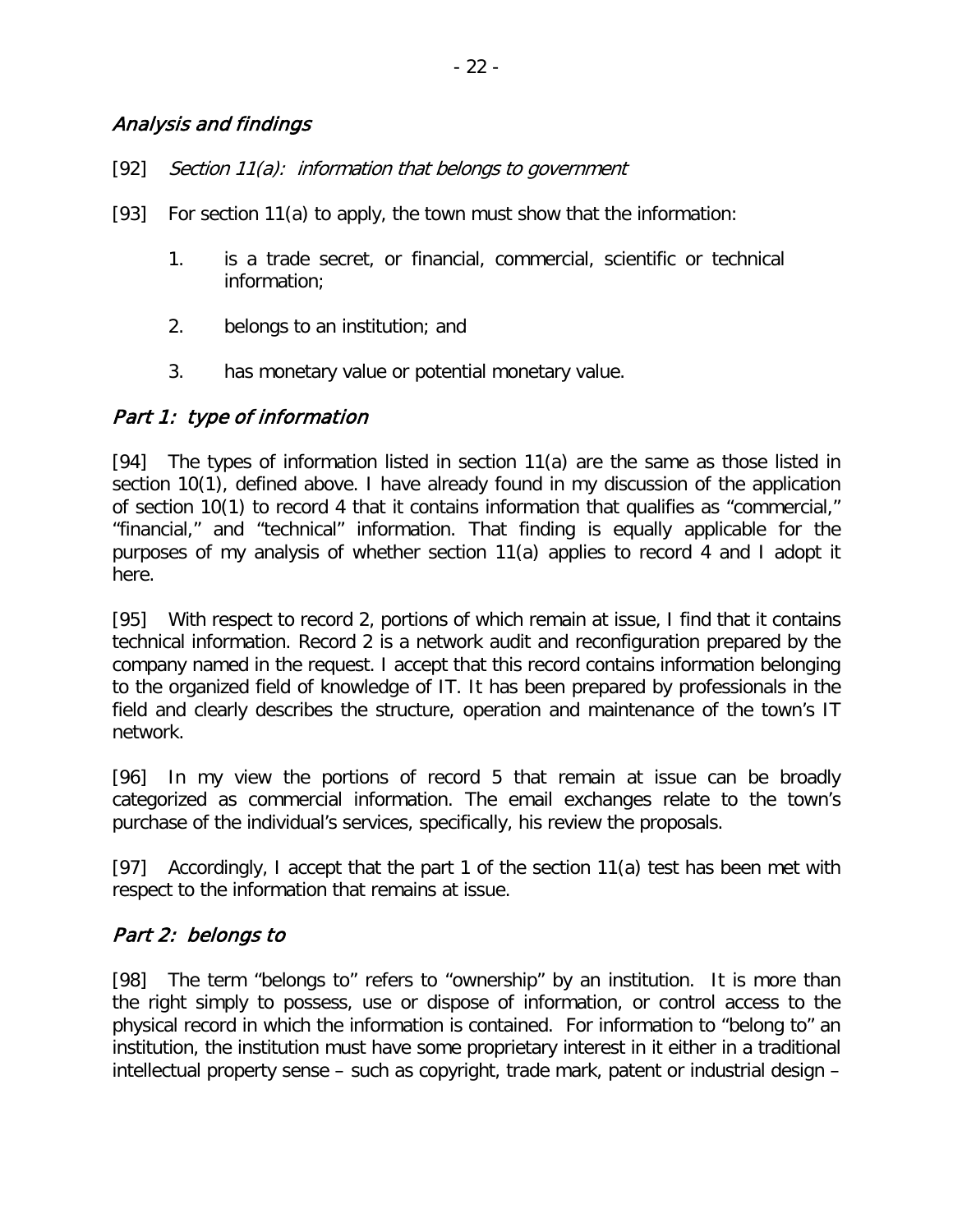or in the sense that the law would recognize a substantial interest in protecting the information from misappropriation by another party.

[99] Examples of the latter type of information may include trade secrets, business-to-business mailing lists,<sup>[31](#page-22-0)</sup> customer or supplier lists, price lists, or other types of confidential business information. In each of these examples, there is an inherent monetary value in the information to the organization resulting from the expenditure of money or the application of skill and effort to develop the information. If, in addition, the information is consistently treated in a confidential manner, and it derives its value to the organization from not being generally known, the courts will recognize a valid interest in protecting the confidential business information from misappropriation by others.<sup>[32](#page-22-1)</sup>

[100] The town indicates in its representations that information regarding the structure of its IT platform is "commercially valuable information." It does not elaborate on this statement. Although record 2 appears to describe the town's IT system in what, in my view, appears to be a general sense, in the absence of specific evidence describing how the town might have a proprietary interest (in the intellectual property sense) in this information or a substantial interest in protecting this specific information resulting from its inherent monetary value, I do not accept that this information can be said "belong to" the town within the meaning of part 2 of the section 11(a) test.

[101] Record 4 is the affected party's proposal that was supplied in response to an RFP. It is very general in nature and it describes how the affected party would provide support to the town regarding the administration and maintenance of the town's IT services. It does not describe the town's IT system in any detail. As this information was prepared by an affected party, it is difficult to see how it could be described as belonging to the town within the meaning of this part of the test. Moreover, I have been provided with no evidence to establish that the town has a proprietary interest in this information or that it has a substantial interest in protecting it because it has inherent monetary value. Accordingly, I find that the town has not established that information that remains at issue in record 4 meets part 2 of the section 11(a) test.

[102] Finally, from my review of the portions of record 5 that remain at issue, the emails between staff employees and the individual retained to review the two proposals, I do not accept that it can be said that the town has a proprietary interest in this information or that it has a substantial interest in protecting this information from misappropriation by another party. This information amounts to brief exchanges between the parties for the purposes of clarifying the town's needs with respect to the review of the proposals. In the absence of evidence demonstrating how this

<span id="page-22-0"></span><sup>31</sup> Order P-636.

<span id="page-22-1"></span> $32$  Order PO-1736, upheld on judicial review in *Ontario Lottery and Gaming Corporation v. Ontario* (Information and Privacy Commissioner), [2001] O.J. No. 2552 (Div. Ct.); see also Orders PO-1805, PO-2226 and PO-2632.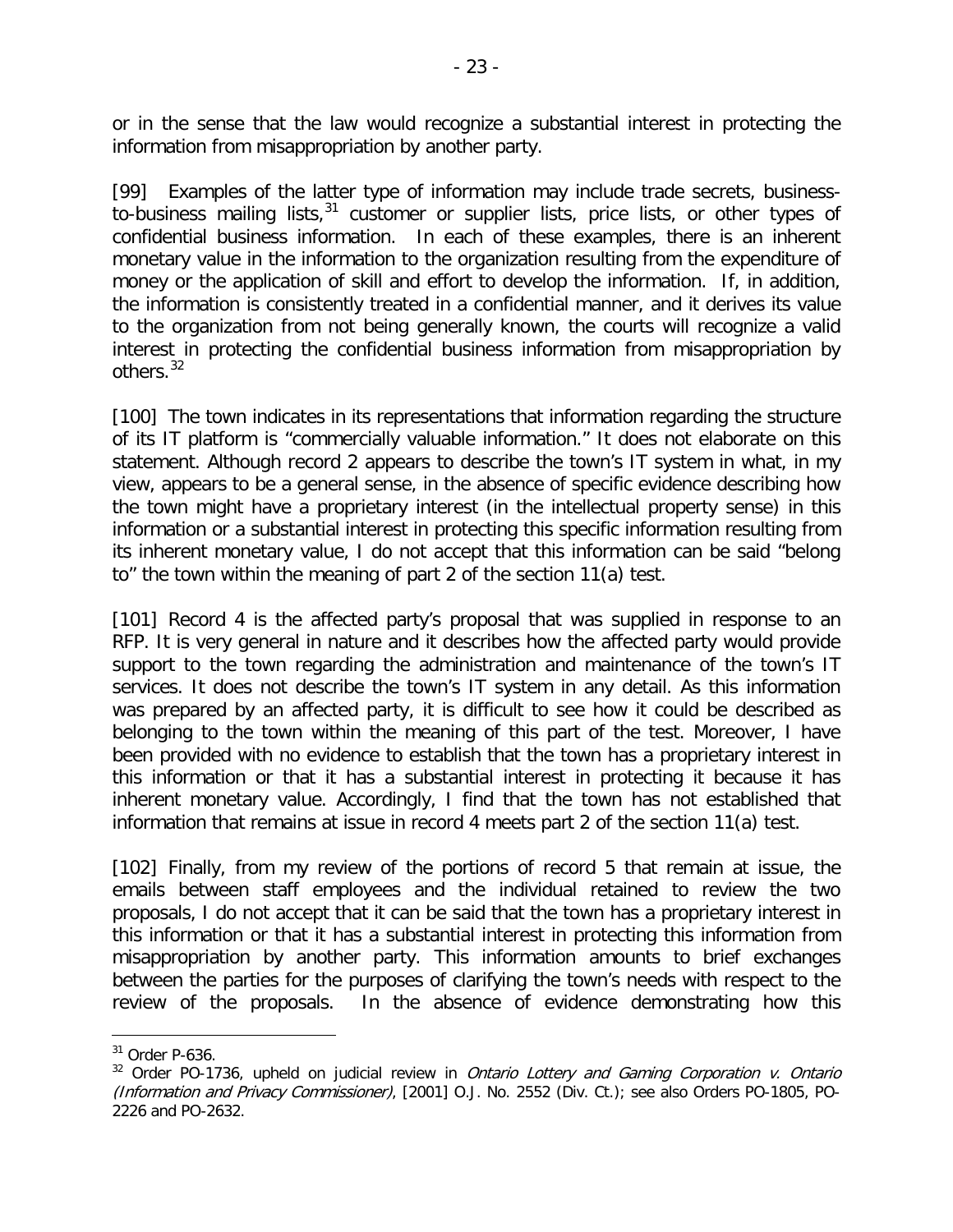information can be said to "belong to" the town as that term has been defined for the purposes of this section, I do not accept that it meets the requirement of part 2 of the section 11(a) as belonging to the town.

[103] As all three parts of the test must be established for this discretionary exemption to apply, I find that section 11(a) does not apply to the remaining information.

### **Section 11(f): plans relating to the management of personnel**

[104] In order for section 11(f) to apply, the institution must show that:

- 1. the record contains a plan or plans, and
- 2. the plan or plans relate to:
	- (i) the management of personnel, or
	- (ii) the administration of an institution, and
- 3. the plan or plans have not yet been put into operation or made public.<sup>[33](#page-23-0)</sup>

[105] This office has adopted the dictionary definition of "plan" as a "formulated and especially detailed method by which a thing is to be done; a design or scheme".  $34$ 

[106] In its initial representations, the town does not describe how the records for which section 11(f) has been claimed amount to a plan relating to the management or personnel or the administration of the institution. In its reply representations however, the town refers specifically to the information in the "audit" (record 2) as "information that was yet to have been put into operation or made public."

[107] I disagree with the town any of the information remaining at issue in records 2 and 5 and the information in record 4, in its entirety, can be described as a plan relating to the administration of an institution for the purposes of section 11(f).

[108] Record 2 is an audit of the town's IT network conducted by the company named in the request. Portions of this record contain advice and recommendations that I have already found to be exempt under section 7(1) of the Act. From my review of the remaining information, I do not accept that any of it details a "formulated and especially detailed method by which a thing is to be done; a design or scheme" which the town was to implement without further discussion. I also do not accept that it relates to the management of personnel or the administration of an institution. In my

<span id="page-23-0"></span><sup>33</sup> Orders PO-2071 and PO-2536.

<span id="page-23-1"></span><sup>34</sup> Orders P-348 and PO-2536.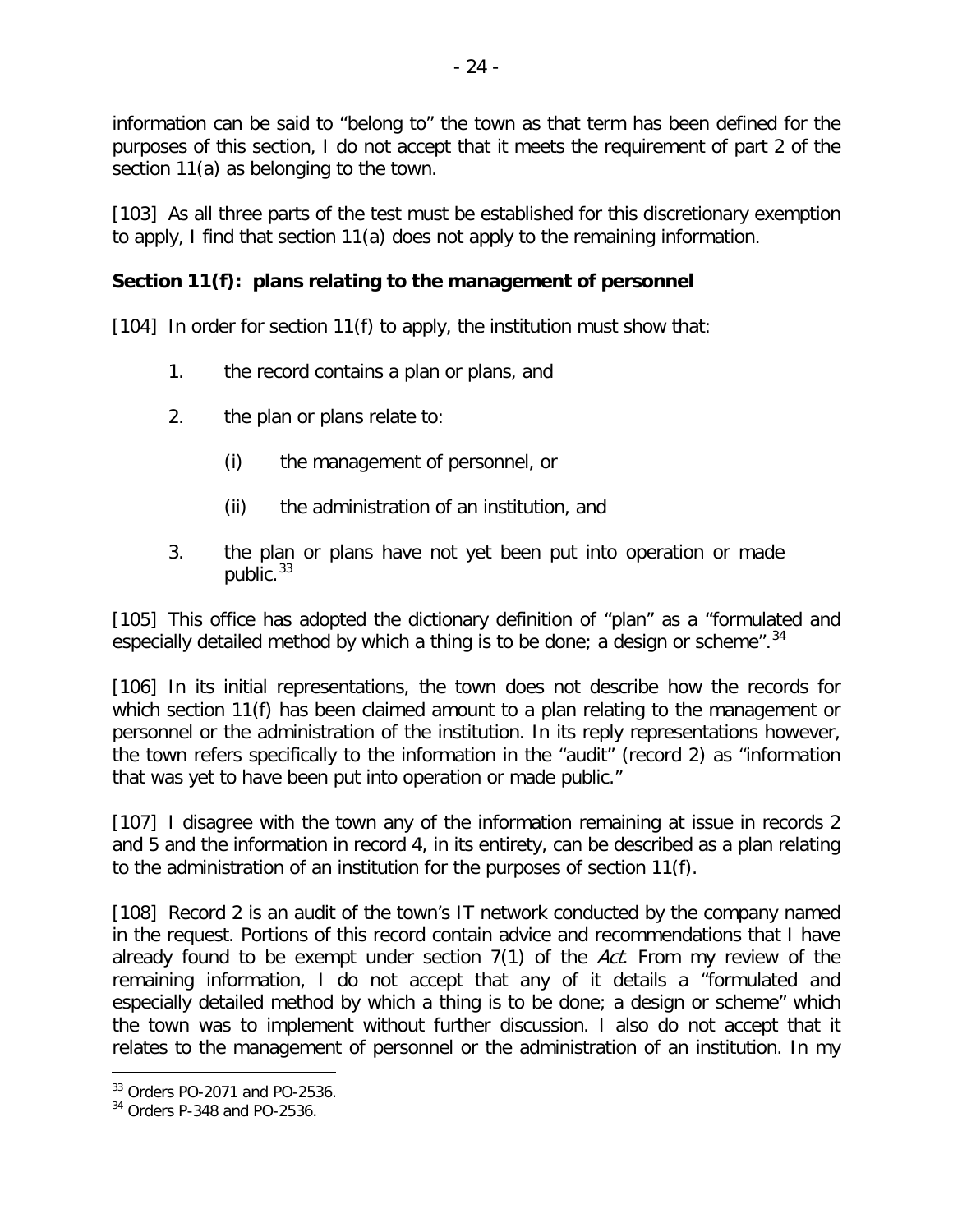view, the information remaining at issue in this record describes the summation and analysis of information acquired during the course of a third party's audit of the town's IT network and includes information about that company and how it conducts business.

[109] I also do not accept that record 4, a proposal submitted by the affected party describing how it would manage and maintain the town's IT network, amounts to a plan within the meaning of section 11(f) of the Act. Previous decisions from this office have found that reports which contain information which form the basis of the development of a plan is not itself a "plan" for the purposes of section  $11(f)$ .<sup>[35](#page-24-0)</sup> As record 4 is an unsuccessful proposal, I do not accept that the information contained within it can accurately be described as a plan within the meaning of section 11(f) of the Act, since it will not be put into operation or made public.

[110] Finally, the portions of record 5 that remain at issue are emails between a town employee and another individual detailing that individual's review of the two proposals reviewed by the town. From the face of the record it is clear that none of this information can be described as a plan that relates to the management of personnel or the administration of an institution.

[111] In conclusion, I find that the town has not provided sufficiently detailed evidence to support a conclusion that any of information remaining at issue amounts to a plan relating to the administration of the institution. As this is a discretionary exemption and the town bears the burden of demonstrating that it applies, in the absence of evidence explaining how this exemption might apply, the town has not discharged its burden and I find that section 11(f) does not apply to the information remaining at issue.

# **E. Does the discretionary exemption at section 13 apply to the records?**

[112] The town takes the position that section 13 applies to records 2, 4, and 5 in their entirety. As a result of my findings above, in this discussion I must only determine whether section 13 applies to the information that I have found *not* to be exempt from disclosure under section 7(1).

[113] Section 13 states:

A head may refuse to disclose a records whose disclosure could reasonably be expected to seriously threaten the safety or health of an individual.

[114] For this exemption to apply, the town must provide detailed and convincing evidence about the potential for harm. It must demonstrate a risk of harm that is well beyond the merely possible or speculative although it need not prove that disclosure

<span id="page-24-0"></span><sup>35</sup> Orders P-348, P-603, P-989, and PO-2780.  $\overline{a}$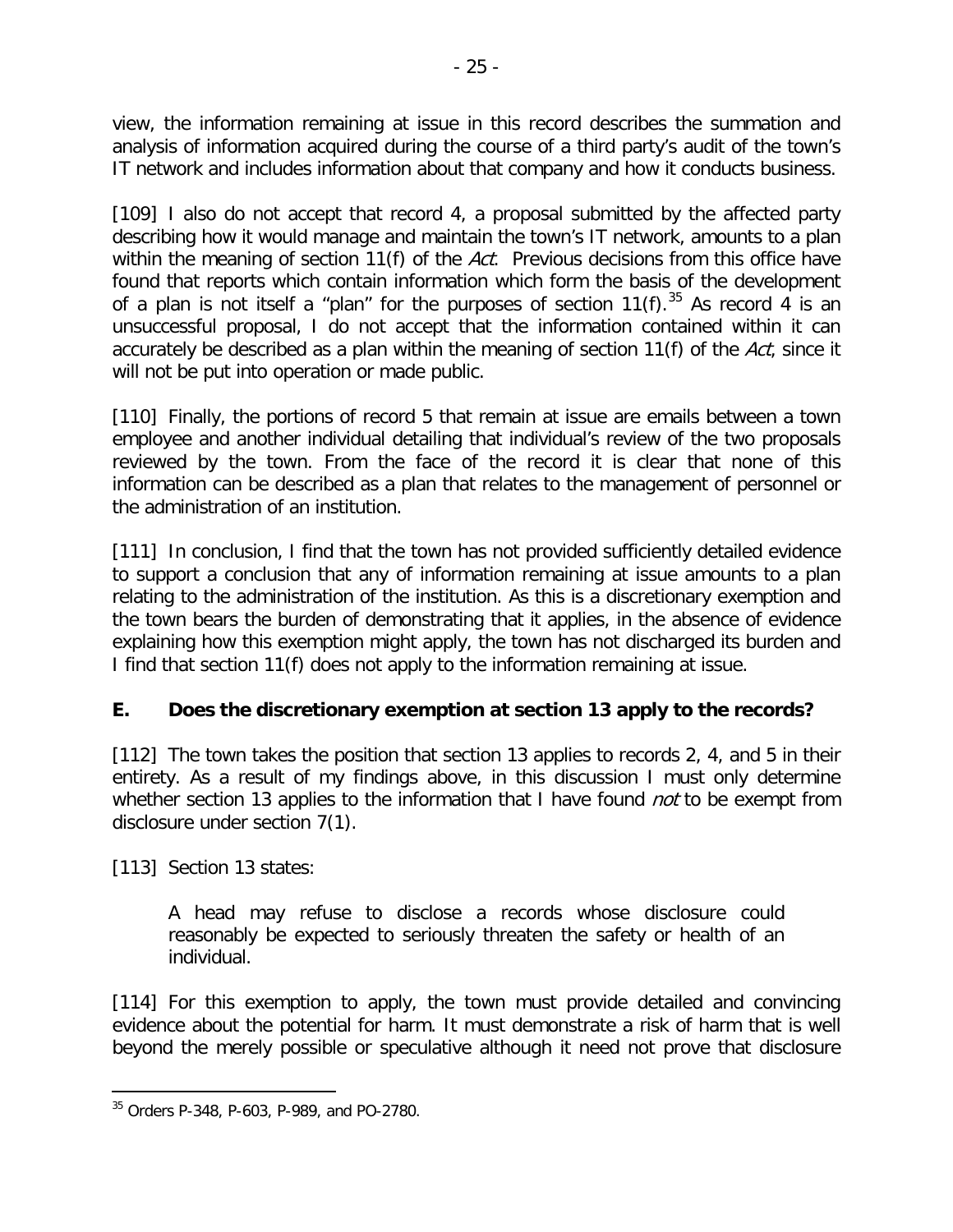will in fact result in such harm. How much and what kind of evidence is needed will depend on the type of issue and seriousness of the consequences.<sup>[36](#page-25-0)</sup>

### Representations

[115] With respect to the possible application of section 13 to records 2, 4, and 5, the town submits:

[T]he disclosure [of the information at issue] could reasonably be expected to seriously threaten the safety of the institution and individuals. In light of the world in which we live, it is difficult to see how the reasons for this could be frivolous or exaggerated.

[116] The appellant submits that the town's claim that section 13 applies is "frivolous and exaggerated." He submits that he is not seeking the town's IT security policy, strategy, IT disaster recovery plan or its IT threat and risk mitigation strategy and there is no evidence provided to support a conclusion that knowledge of any component of the town's previous outdated generic IT platform would lead to any harm.

[117] In reply, the town submits:

The fact is that leaving the town's "mission critical" data vulnerable to security breaches would leave a great deal of information about identifiable individuals at peril. It is common for town staff and its agents to be subjected to threats in [the] course of its enforcement duties. There have in recent months been police investigations in response to such threats. Leaving employee (or agent) information vulnerable could reasonably be expected to result in a threat to the safety of an employee, agent or resident or business of the town.

#### Analysis and findings

 $\overline{a}$ 

[118] In its reply representations the town submits generally that "it is common" for its staff to be subjected to threats and refers vaguely to police investigations arising from such threats. However, it does not provide any description of the nature of these threats or provide any evidence to suggest that they resulted from the disclosure of information that is similar to the type of information that is before me in this appeal. In my view, the town's representations do not elucidate, sufficiently, how the disclosure of any of the specific information that is before me could reasonably be expected to seriously threaten the safety or health of an individual, let alone demonstrate that any risk of such harm is well beyond the merely possible or speculative.

<span id="page-25-0"></span><sup>&</sup>lt;sup>36</sup> Ontario (Community Safety and Correctional Services) v. Ontario (Information and Privacy Commissioner), 2014 SCCC 31 (CanLII) at paras. 52-4.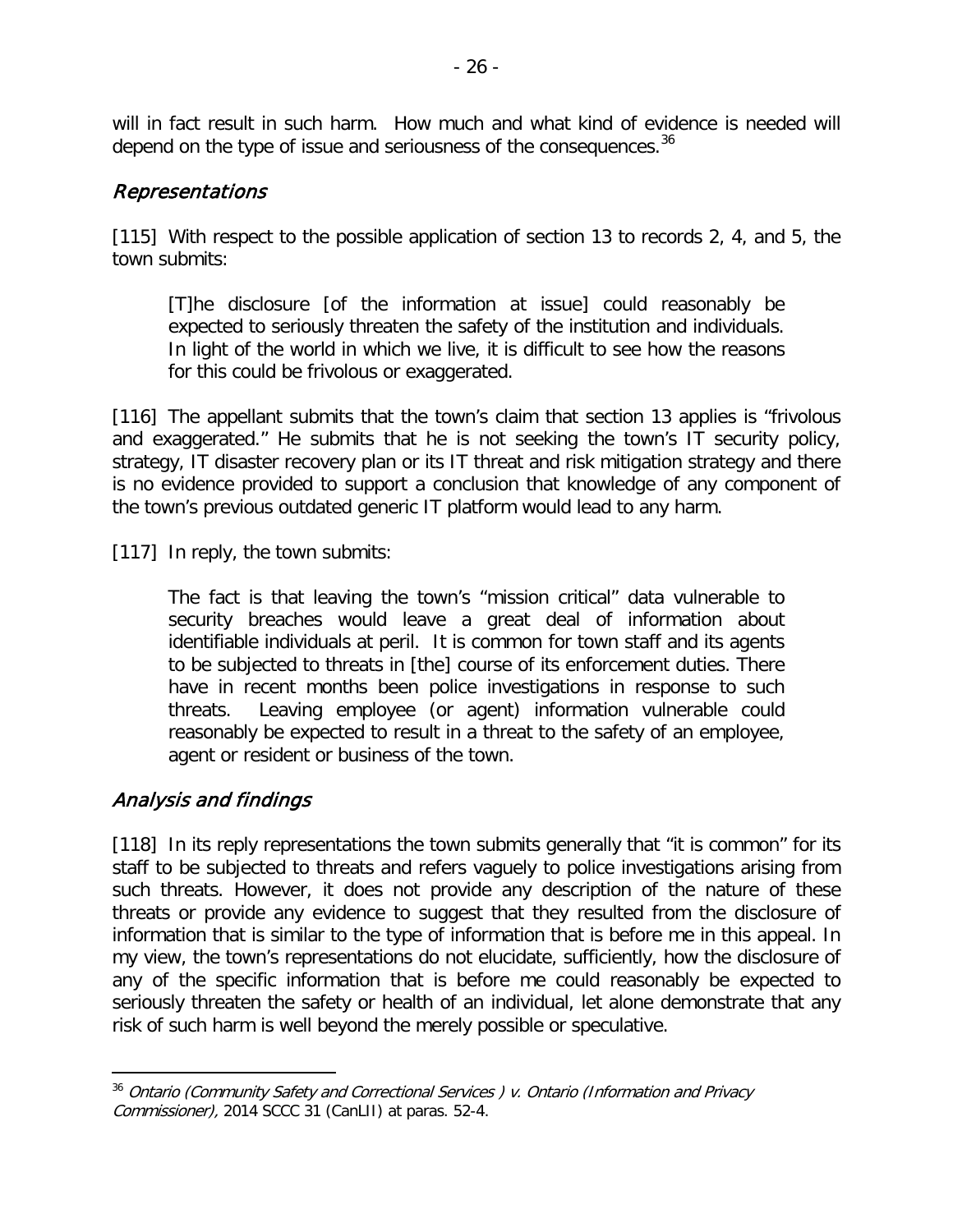[119] In the absence of the requisite detailed and convincing evidence to establish that the disclosure of any of the information that remains at issue in records 2, 4, or 5 could reasonably be expected result in the harm contemplated by section 13, I find that it does not apply in the circumstances of this appeal.

### **F. Did the institution exercise its discretion under sections 7(1)? If so, should this office uphold the exercise of discretion?**

[120] I have found that some of the information at issue is exempt under section 7(1) of the Act. The exemption at section 7(1) is discretionary, and permits an institution to disclose information, despite the fact that it could withhold it. An institution must exercise its discretion. On appeal, the Commissioner may determine whether the institution failed to do so.

[121] In addition, the Commissioner may find that the institution erred in exercising its discretion where, for example,

- it does so in bad faith or for an improper purpose
- it takes into account irrelevant considerations
- it fails to take into account relevant considerations.

[122] In either case this office may send the matter back to the institution for an exercise of discretion based on proper considerations.<sup>37</sup> This office may not, however, substitute its own discretion for that of the institution.<sup>[38](#page-26-1)</sup>

# **Relevant considerations**

[123] Relevant considerations may include those listed below. However, not all those listed will necessarily be relevant, and additional unlisted considerations may be relevant:[39](#page-26-2)

- $\bullet$  the purposes of the Act, including the principles that
	- o information should be available to the public
	- o individuals should have a right of access to their own personal information

<sup>37</sup> Order MO-1573.  $\overline{a}$ 

<span id="page-26-1"></span><span id="page-26-0"></span> $38$  Section 43(2).

<span id="page-26-2"></span> $39$  Orders P-344 and MO-1573.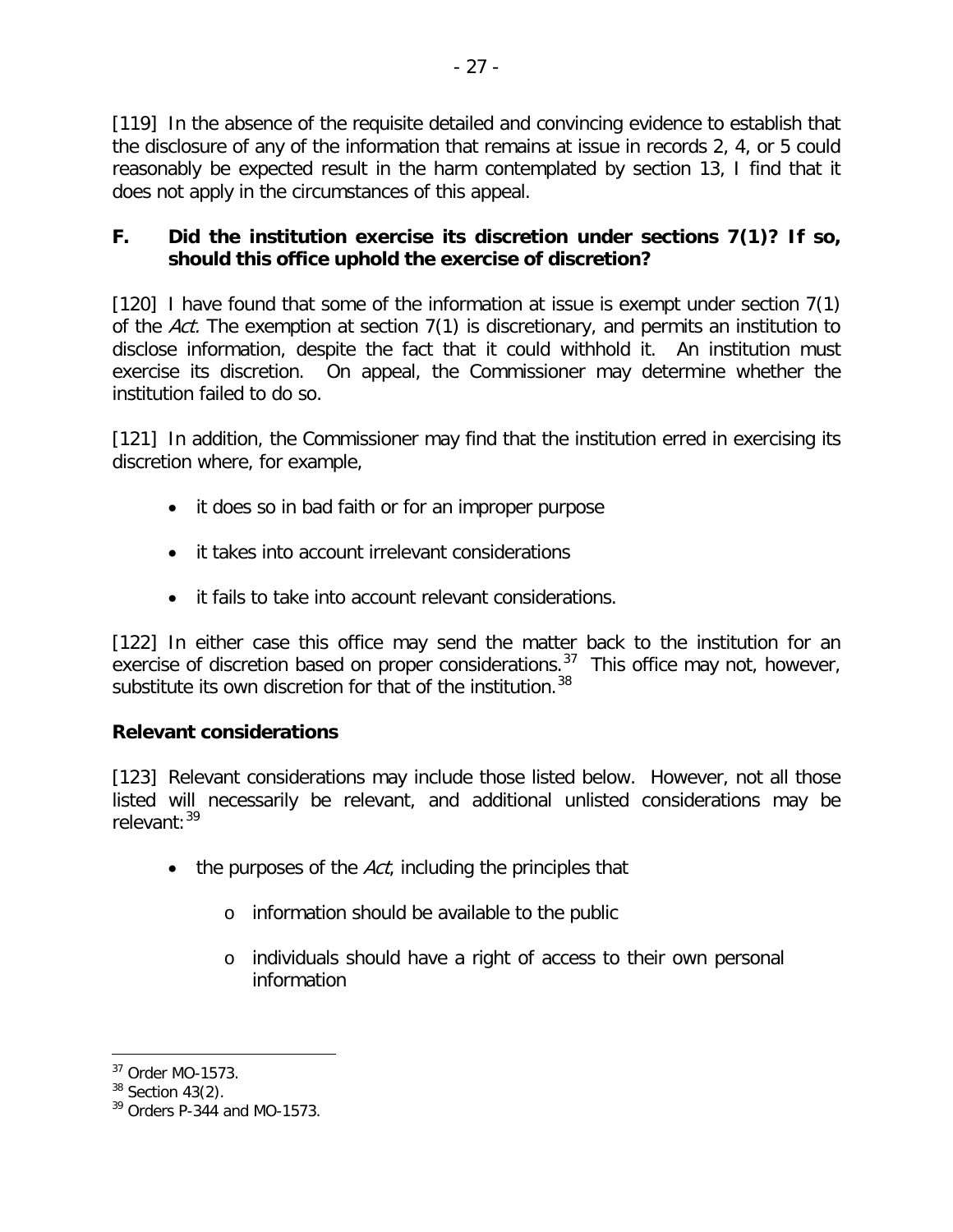- o exemptions from the right of access should be limited and specific
- o the privacy of individuals should be protected
- the wording of the exemption and the interests it seeks to protect
- whether the requester is seeking his or her own personal information
- whether the requester has a sympathetic or compelling need to receive the information
- whether the requester is an individual or an organization
- the relationship between the requester and any affected persons
- whether disclosure will increase public confidence in the operation of the institution
- the nature of the information and the extent to which it is significant and/or sensitive to the institution, the requester or any affected person
- the age of the information
- the historic practice of the institution with respect to similar information.

#### **Representations, analysis and findings**

[124] With respect to its exercise of discretion the town submits that it:

…notes that the requester is not seeking his own personal information, he has no sympathetic or compelling need to receive the information, disclosure will decrease, rather than increase public confidence in the operations of the institutions and the nature of the information is as already set out.

[125] In my view, the factors identified by the town as having been considered in its exercise of discretion not to disclose the requested information to the appellant are irrelevant considerations in the circumstances of this appeal.

[126] The town is reminded that one of the purposes of the  $Act$ , as set out in section 1, is to provide a right of access to information under the control of institutions in accordance with the principles that information should be available to the public and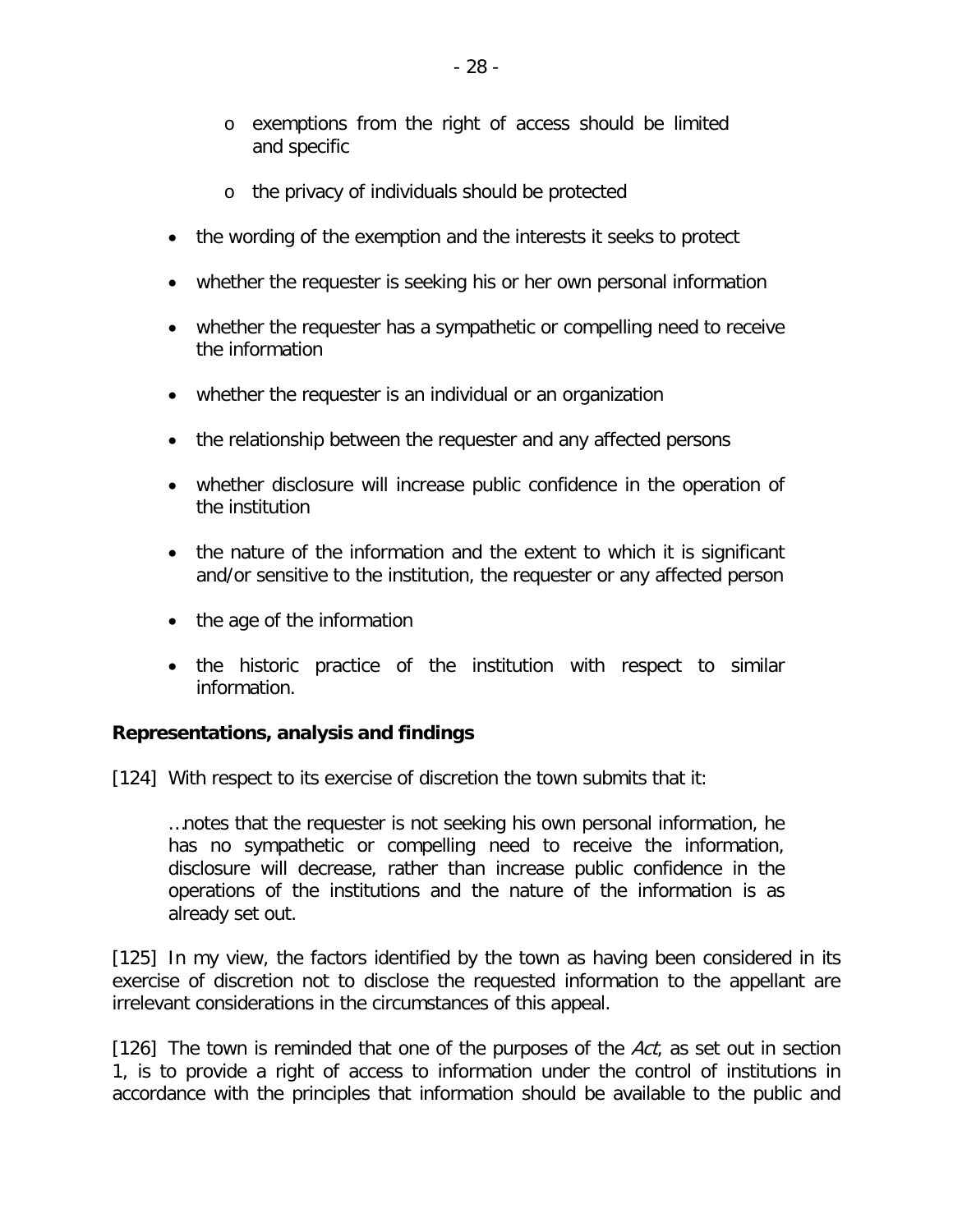necessary exemptions from that right should be limited and specific. The town is also reminded of section 4 of the Act which establishes that every person has a right of access to a record or part of a record in the custody or under the control of an institution unless the record or part of the records falls within one of the exemptions set out in the Act.

[127] In this appeal, the fact that the information sought by the appellant does not constitute his personal information, the fact that he has no sympathetic of compelling need to receive this information and the fact that disclosure will decrease, rather than increase, public confidence in the operation of the institution do not, in my view, diminish his general right of access, with limited and specific exemptions where applicable.

[128] In exercising its discretion in this instance, the town was required to weigh the appellant's general right of access to information under the control of the town against the purpose of the exemption in section 7(1) of the Act. In the absence of evidence to demonstrate that it has done so, I have not been provided any basis upon which to uphold the town's decision to deny access to the information at issue under that exemption.

[129] Accordingly, I will require that the town exercise its discretion with respect to its application of section 7(1) to the portions of records 2 and 4 that I have upheld and provide me with representations as to the reasons for that decision. I will remain seized of this matter to complete my inquiry.

# **ORDER:**

- 1. I order the town to disclose to the appellant, record 1, as previously severed by the town, record 4, in its entirety, and the portions of records 2 and 5 that I have found do not qualify for exemption under section 7(1) of the Act. This information should be disclosed to the appellant by providing him with a copy by no later than **May 6, 2015** but not before **May 1, 2015**. For the sake of clarity, I will provide the town with copies of records 2 and 5 that have been highlighted to identify the portions of those records that are not to be disclosed.
- 2. I order the town to exercise its discretion to deny access to the portions of records 2 and 5 to which I have found section  $7(1)$  of the Act applies. The town is to provide me with written representations detailing the result of its exercise of discretion by **May 1, 2015**. If the town continues to withhold all or part of the information to which I have found section 7(1) applies, I order it to provide in its representations an explanation of the basis for exercising its discretion to do so.